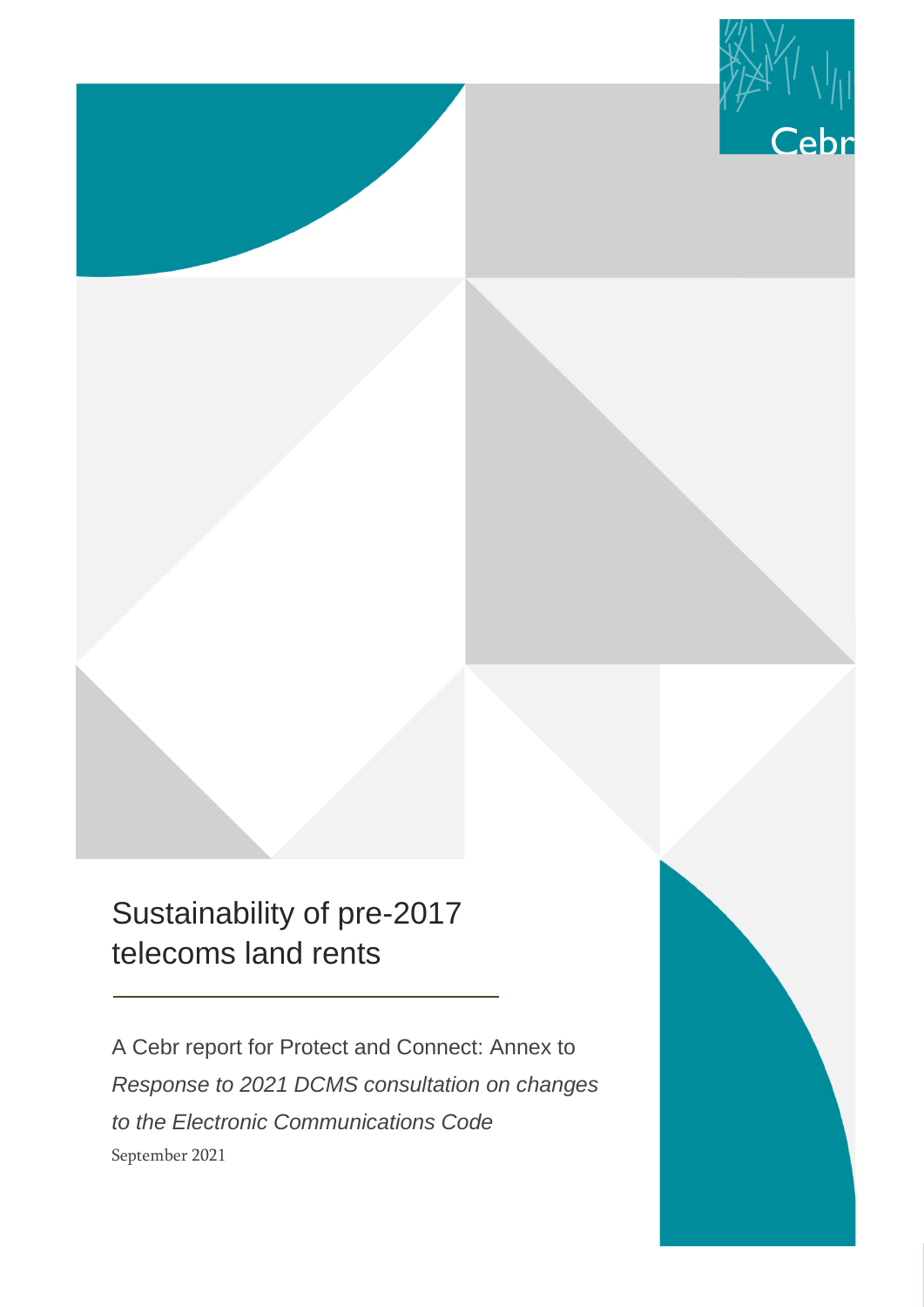#### **Disclaimer**

Whilst every effort has been made to ensure the accuracy of the material in this document, neither Centre for Economics and Business Research Ltd nor the report's authors will be liable for any loss or damages incurred through the use of the report.

#### **Authorship and acknowledgements**

This report has been produced by Cebr, an independent economics and business research consultancy established in 1992. The views expressed herein are those of the authors only and are based upon independent research by them.

The report does not necessarily reflect the views of Protect and Connect.

London, September 2021

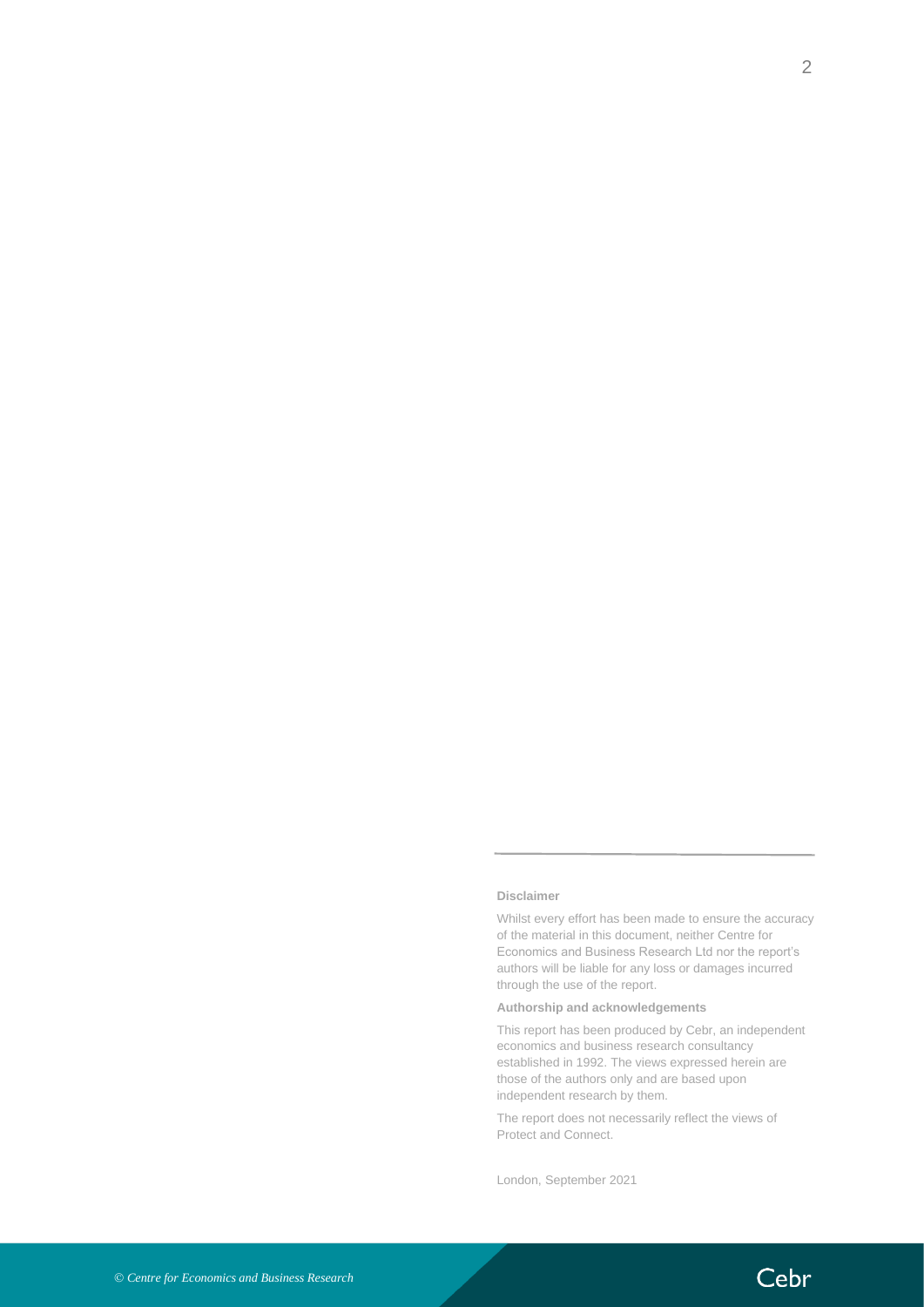## Contents

| Mobile operators' and infrastructure providers' profitability and investment 6   |  |
|----------------------------------------------------------------------------------|--|
|                                                                                  |  |
|                                                                                  |  |
|                                                                                  |  |
|                                                                                  |  |
|                                                                                  |  |
|                                                                                  |  |
|                                                                                  |  |
|                                                                                  |  |
|                                                                                  |  |
|                                                                                  |  |
|                                                                                  |  |
|                                                                                  |  |
|                                                                                  |  |
|                                                                                  |  |
| Mobile operators' and infrastructure providers' profitability and investment  20 |  |
|                                                                                  |  |
|                                                                                  |  |
|                                                                                  |  |
|                                                                                  |  |
|                                                                                  |  |
|                                                                                  |  |
|                                                                                  |  |
|                                                                                  |  |
|                                                                                  |  |
|                                                                                  |  |
|                                                                                  |  |
|                                                                                  |  |
|                                                                                  |  |

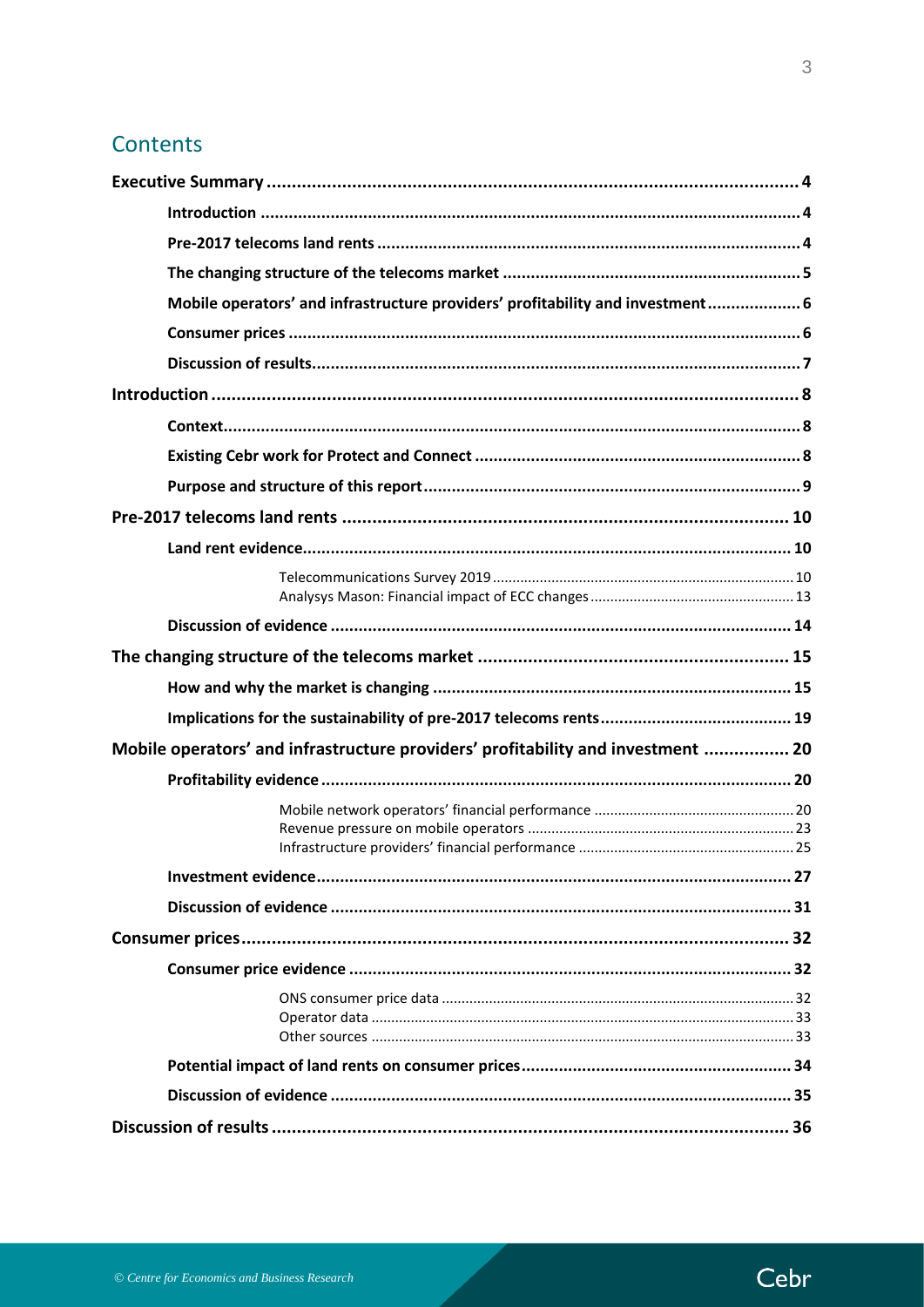## <span id="page-3-0"></span>**Executive Summary**

### <span id="page-3-1"></span>**Introduction**

The government's 2017 reforms to the Electronic Communications Code were intended to speed up investment in the UK's mobile infrastructure, such as the rollout of 5G. They are widely perceived as having failed in this objective, leading to the Department for Digital, Culture, Media & Sport (DCMS) launching a consultation on further changes.

The key change imposed by the 2017 reforms was a new valuation mechanism, which significantly reduced the rents paid to providers of sites for telecoms infrastructure. This has also resulted in delays to rollout, as landowners are reluctant to accept rents at these levels, resulting in protracted negotiations and litigation over access to land.

Recent research by Cebr suggested that the 2017 reforms have resulted in:

- Site providers losing £209 million per year in revenues.
- Delays to 5G rollout which will cost the UK £6.0 billion in GDP over the next decade.

Telecoms companies that benefit from lower land rents under the new valuation mechanism have advanced the argument that prior to 2017 rents were unsustainable and these reforms were therefore necessary despite the costs to site providers. This report sets out to test that claim by considering the following questions:

- **1.** Was the growth in rents prior to the 2017 reforms high in relation to broader measures of price growth?
- **2.** Might rents have been expected to grow rapidly in the absence of the 2017 reforms?
- **3.** Do rental levels or growth therein have a substantial impact on the profitability of mobile network operators or wholesale infrastructure providers?
- **4.** Do rental levels or growth therein have a substantial impact on investment in infrastructure by mobile network operators or wholesale infrastructure providers?
- **5.** Do rental levels or growth therein have a substantial impact on consumer prices?

### <span id="page-3-2"></span>**Pre-2017 telecoms land rents**

Survey evidence shows that between 2013 and 2017, rents for greenfield sites rose by 9.8% and those for rooftop sites rose by 7.4% – slightly above and slightly below the 9.0% increase in RPI over this period (see [Figure 1\)](#page-4-1). Whilst there had been a sharp increase in rooftop rents in the early 2010s, in the run-up to the 2017 reforms rent increases were moderate. Rent levels (or their growth) over this decade do not appear to have been an impediment to the deployment of 4G networks in the UK.

Prior to the 2017 reforms, Analysys Mason produced some independent forecasts of how total site rental expenditures by operators would change between 2015 and 2020. They estimated that there would be a £60 million (22%) increase related to factors affecting all operators, however most of this was not due to rent increases:

- £29 million (48.3%) due to inflation
- £16 million (26.6%) due to construction of new sites
- £13 million (21.7%) due to upgrades and site sharing (co-location)

This leaves just £2 million (3.3% of the total increase) accounted for by rent increases at renewal. Moreover, for O2 and Vodafone, expected rent increases overall were just 14% due to planned consolidation of their mast sites.

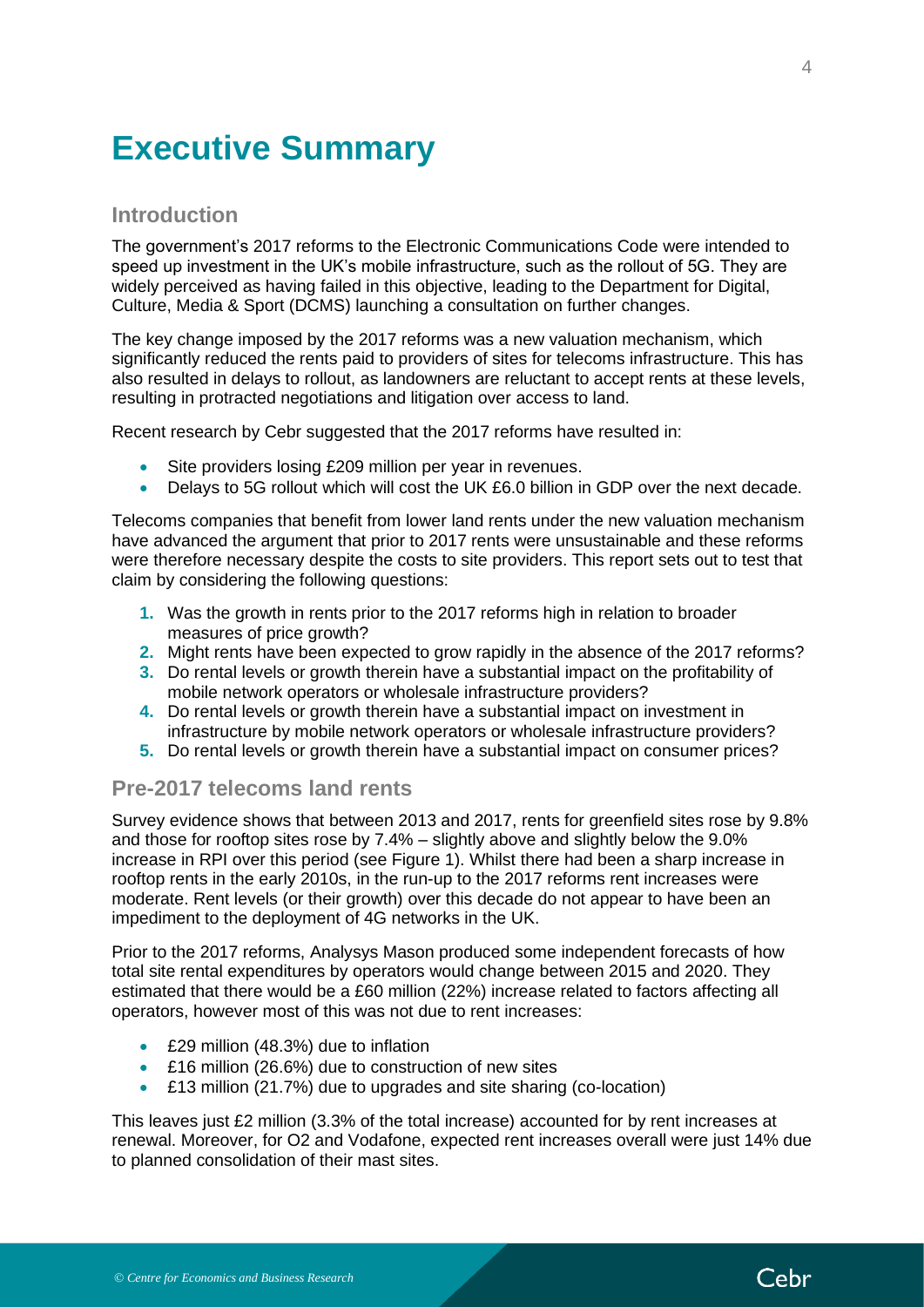

<span id="page-4-1"></span>Figure 1: Annual rents for greenfield sites <15m and rooftop sites, Retail Price Index, 2010-2018 (2013 = 100)

## <span id="page-4-0"></span>**The changing structure of the telecoms market**

Mobile telecoms infrastructure is increasingly built and operated not by the mobile operators themselves, but by infrastructure providers – although all four operators have a stake in one of two joint ventures. In the UK, the market is dominated by:

- Cellnex, an independent 'Towerco' which hosts equipment from various operators in exchange for licence fees
- Cornerstone, a Towerco set up as a joint venture by O2 and Vodafone
- MBNL, a joint network-sharing venture of EE and Three

The emergence of these companies has a few implications for the mobile telecoms market:

- Downward pressure on land rents, as Towercos and joint ventures are likely to enjoy significant market power and to negotiate harder as land rents are a larger proportion of their overall costs.
- A reduction in the number of mast sites required, as tenancy ratios increase.
- Potential pro-competitive effects, as Towercos will offer a 'ready-made' tower network to potential new mobile operators, allowing them an easier route to market.
- Mobile operators have new ways of accessing liquidity, either by spinning off towers into a separate company and holding an IPO (as Vodafone has with part of Vantage Towers) or by selling towers to a Towerco like Cellnex and leasing them back. Where land rents are lower (as in the UK under the ECC, relative to the rest of Europe) the profitability and therefore value of tower infrastructure is higher.
- The link between land rents and operators' finances is weakened, as savings realised due to lower land rents accrue, in the first instance, to Towercos. Therefore, they may not be passed onto operators, particularly given the lack of competition among infrastructure providers. In any case, prices charged to operators are fixed for the duration of (often quite long-term) contracts – and there is no guarantee that rental savings will be passed on at renewal either.
- In some instances, Towercos acquire sites via freeholds or long leaseholds rather than renting land – this may help them and landowners to avoid some of the issues associated with the current dysfunctional market.

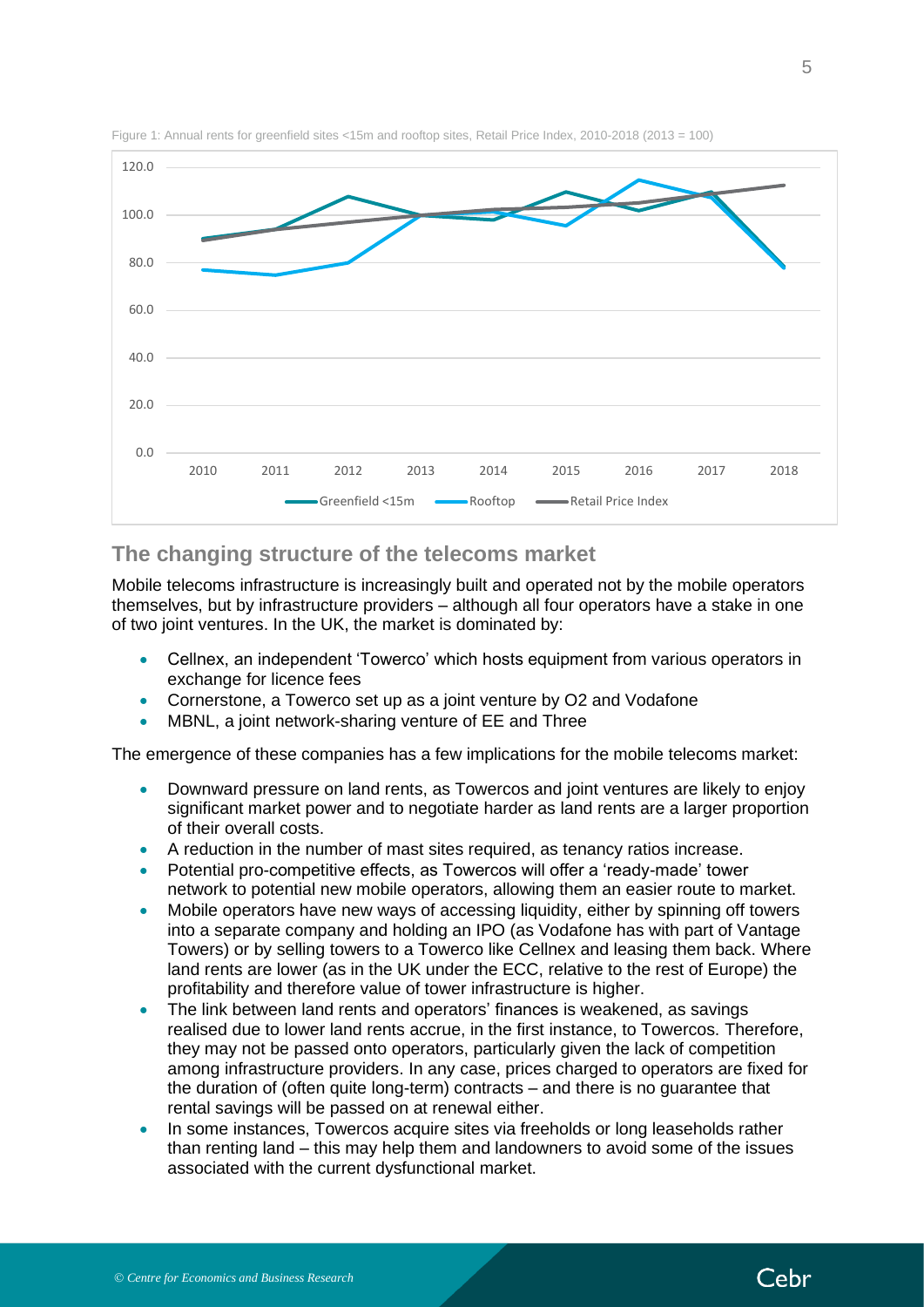## <span id="page-5-0"></span>**Mobile operators' and infrastructure providers' profitability and investment**

The available evidence suggests that mobile operators are facing profitability pressures driven by declining revenues and stagnant costs – both in the UK and abroad. Therefore, the rent reductions sought under the reformed ECC may reflect a response to these competitive pressures, rather than to unsustainable rents. Vodafone, which operates in multiple countries, has enjoyed healthier earnings performance (measured by EBITDA) in the UK than in Europe as a whole – so these pressures are not UK-specific.

Annual capital expenditures by the four UK mobile operators stood at just over £2.5 billion in 2017 – over 10 times the rent savings brought about by the 2017 reforms – and had been steadily rising in the years immediately before.

The data on operators' and infrastructure providers' investment in new equipment is limited, but that which does exist suggests that for both Vodafone and Cornerstone it declined after 2017 – which does not support the view that the reforms to the Code would unlock further investment.

## <span id="page-5-1"></span>**Consumer prices**

Between 2005 and 2021, the overall consumer price index (CPI) rose by over 40% (as shown in [Figure 2\)](#page-5-2). The mobile phone charges component of CPI rose by just 2.5% – and there is nothing to suggest that the 2017 reforms applied any downward pressure on this. Operator data and existing research suggests that per-customer revenues have declined in recent years – though recently all four operators have announced significant price increases.



<span id="page-5-2"></span>Figure 2: Mobile phone charges component of CPI vs overall Consumer Price Index (Feb 2005 = 100)

Even on an extremely generous set of assumptions, changes in land rents could not have significant impacts on consumer prices – at most around 35p per month (£4.20 per year) per subscriber.

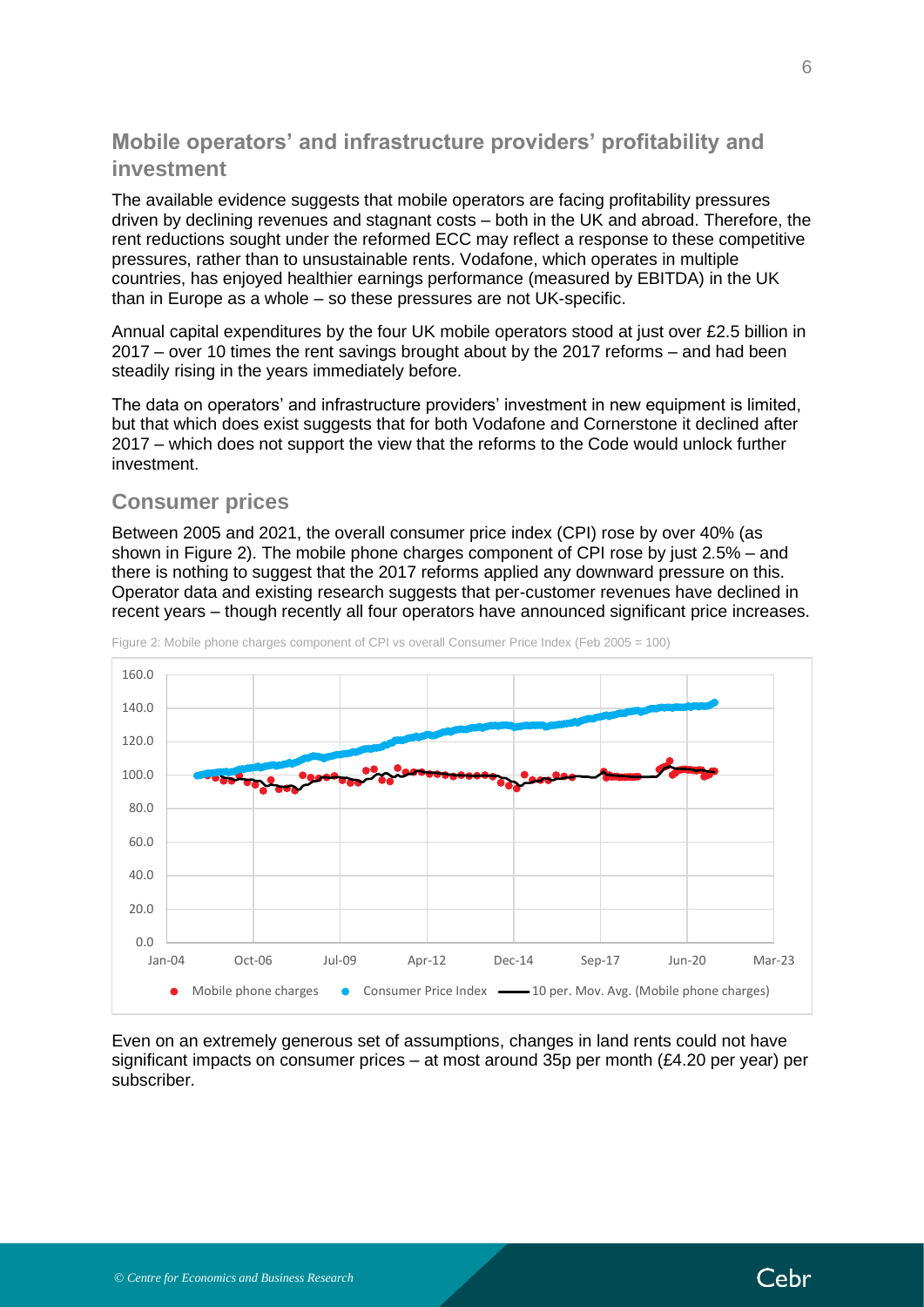## <span id="page-6-0"></span>**Discussion of results**

There is no firm definition of what constitutes an 'unsustainable' rent for a telecoms mast site. The evidence considered in this report does not, however, support the operators' view that pre-2017 rents were unsustainable:

- Rents were growing at a moderate level in the years preceding the 2017 reforms and were forecast to continue doing so even without reform.
- The emergence of dedicated infrastructure providers has driven consolidation of sites and may have weakened the market position of site providers. This has also substantially weakened the link between land rents and operators, as savings are not necessarily passed onto them, even in the long term.
- There were genuine pressures on operators' profitability, but these were driven primarily by competitive pressures on revenues.
- There is no indication that operators' investment in mobile infrastructure has increased as a result of the drastic reduction in rents following the 2017 reforms.
- Relative to operators' overall revenues and investment, the changes in rents paid to site providers are small.

The key question for government is this:

#### *"Did the previous reforms not go far enough in their attempts to ease access to land, or did they go too far?"*

This report, and the previous work to which it forms an annex, suggest the latter. The financial impacts of lower rents are – for operators – relatively small. The real impact of the 2017 reforms has been to create a large increase in protracted negotiations and litigation, creating a bottleneck in infrastructure deployment.

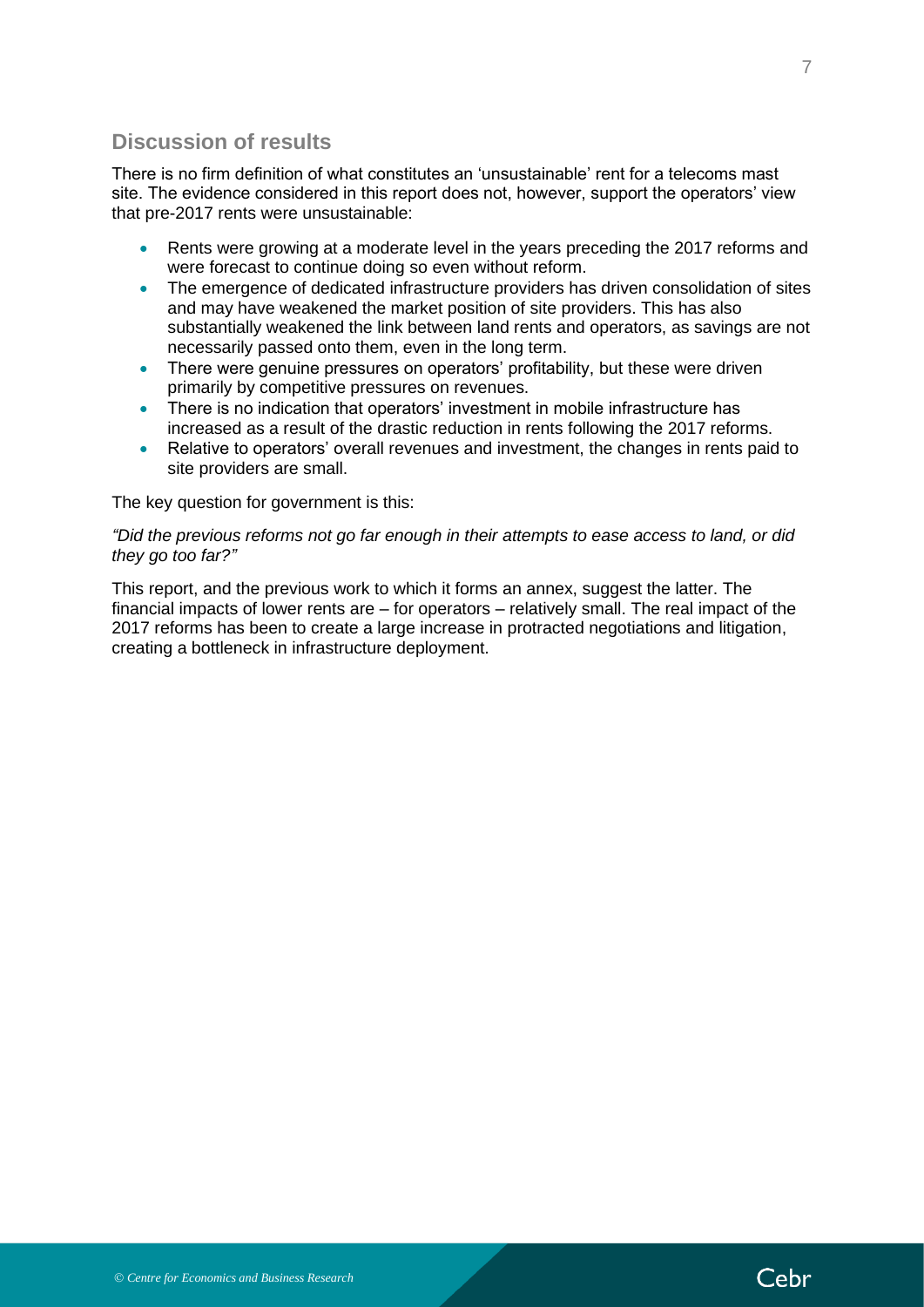## <span id="page-7-0"></span>**Introduction**

## <span id="page-7-1"></span>**Context**

In 2017, the Department for Digital, Culture, Media & Sport (DCMS) made major reforms to the Electronic Communications Code, the legislation which governs relationships between operators of telecommunications infrastructure and the owners of land on which this infrastructure is or may be located (site providers). Key changes included the introduction of a new valuation mechanism, introduction of some automatic rights to upgrade and share, and transfer of jurisdiction over disputes to the Lands Chamber of the Upper Tribunal.

These reforms are widely perceived as having failed in their goal of speeding up telecoms infrastructure rollout. As a result, DCMS launched a fresh consultation on further reform, for which Cebr prepared a response on behalf of Protect and Connect in March 2021.

An argument made by infrastructure operators and their representative organisations is that prior to the 2017 reforms, rents charged by site providers were unsustainable, necessitating changes to the valuation mechanism that in turn significantly reduced the rents site providers were able to secure. To quote Belinda Fawcett, general counsel and director of property and estates for Cornerstone (an infrastructure provider established as a joint venture between Telefónica and Vodafone): *"The government introduced the new legislation because the unsustainable high level of rents was slowing down the industry from deploying the mobile infrastructure we desperately need across the country and have come to depend on in recent times. Speeding up the rollout of mobile technologies is critical to society, particularly in our post-pandemic recovery."* <sup>1</sup>

This report will consider evidence from a variety of sources to assess the claim that pre-2017 rents were unsustainable.

## <span id="page-7-2"></span>**Existing Cebr work for Protect and Connect**

*Response to 2021 DCMS consultation on changes to the Electronic Communications* Code ('the consultation response') brought together industry evidence, academic research, and legal evidence to evaluate the impacts of various models for the Electronic Communications Code on economic growth and site providers' revenue. It found that:

- Following the 2017 reforms which introduced the Current Code, mobile network operators and wholesale infrastructure providers began attempting to negotiate land rents for telecoms masts based on 'no-scheme' valuations and to enforce these through legal action.
- The resulting increase in litigation and protracted negotiations has led to delays in the rollout of new mobile infrastructure, including 5G. The estimated cost of this slowing of rollout is £6.0 billion over the next decade (relative to the Old Code).
- Based on figures from the operators themselves, these reforms also cost site providers £209 million per annum.
- The reforms under consideration by DCMS (the Proposed Code) would only slightly speed up rollout. Expediting legal disputes and introducing retrospective changes to agreements are attempts to tackle the symptoms of the current disputes, but do not address their cause – the valuations mechanism. Site providers would lose out by an estimated £50 million annually, on top of the loss from the 2017 reforms.

1 *Welsh farmers feel the pinch over reduced telecom mast fees*, The National, May 2021. [Link.](https://www.thenational.wales/news/19306098.welsh-farmers-feel-pinch-reduced-telecom-mast-fees/)

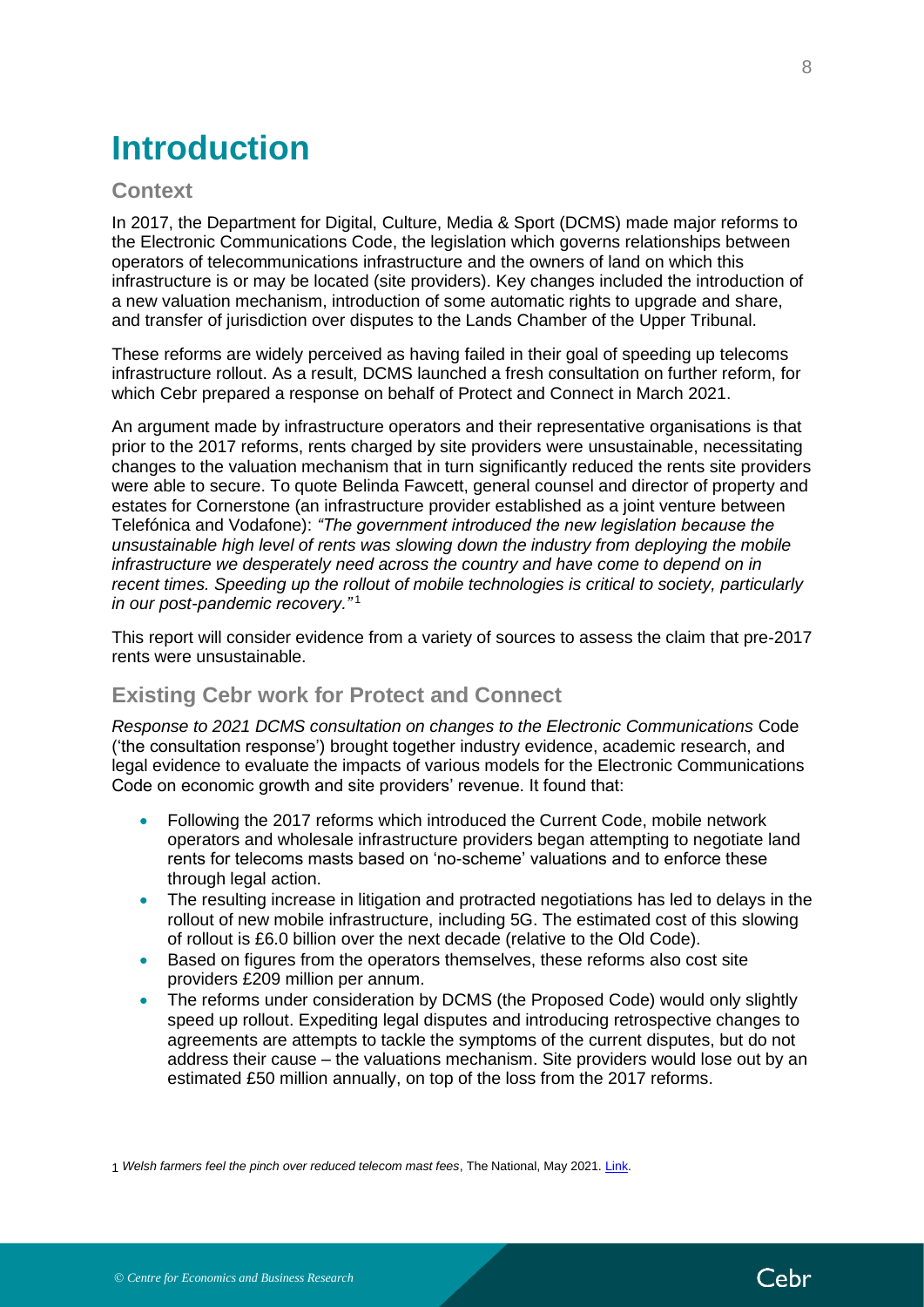- Alternative reforms based on the Law Commission's proposals prior to the 2017 changes (the Alternative Code) would restore market-based valuations alongside new safeguards against (rare) abuses of monopoly power by site providers, effective Alternative Dispute Resolution, whilst avoiding more drastic measures like making or allowing courts to impose changes to existing agreements.
- This would largely reverse the revenue impact on site providers and would generate significant economic benefits to the UK through faster rollout – worth £7.4 billion over the next decade relative to the Current Code.

### <span id="page-8-0"></span>**Purpose and structure of this report**

This report, which forms an annex to the consultation response, aims to establish the validity of the claim that pre-2017 telecoms rents were unsustainable.

A conclusive 'yes' or 'no' answer is difficult to establish, as there are no firm rules for determining what constitutes a 'sustainable' or 'unsustainable' level of rent. Nevertheless, it might be argued that rents were unsustainable if they were having a significant, detrimental effect on operators' profitability, investment in infrastructure, or consumer prices; or if rapid growth in rents threatened to do so.

Therefore, this project will set out to answer the following questions:

- **1.** Was the growth in rents prior to the 2017 reforms high in relation to broader measures of price growth?
- **2.** Might rents have been expected to grow rapidly in the absence of the 2017 reforms?
- **3.** Do rental levels or growth therein have a substantial impact on the profitability of mobile network operators or wholesale infrastructure providers?
- **4.** Do rental levels or growth therein have a substantial impact on investment in infrastructure by mobile network operators or wholesale infrastructure providers?
- **5.** Do rental levels or growth therein have a substantial impact on consumer prices?

If the answer to most or all of these questions is clearly 'Yes', the argument that rents are unsustainable would appear to be valid and vice-versa.

The rest of this report is therefore structured as follows:

- **Pre-2017 telecoms land rents**: examining trends in telecoms rents prior to the 2017 reforms. This will help to answer **question 1** and **question 2**.
- **The changing structure of the telecoms market**: discussing the rise of 'Towercos' and joint ventures and their implications, which is relevant to **all questions** above.
- **Mobile operators' and infrastructure providers' profitability and investment**: analysing the available data on the financial performance of operators and infrastructure providers in comparison with their investment in infrastructure. This will help to answer **question 3** and **question 4**.
- **Consumer prices**: analysing public and operator data on prices charged to consumers. This will help to answer **question 5**.
- **Discussion of results**: bringing together the results of the preceding analysis and research and coming to conclusions.

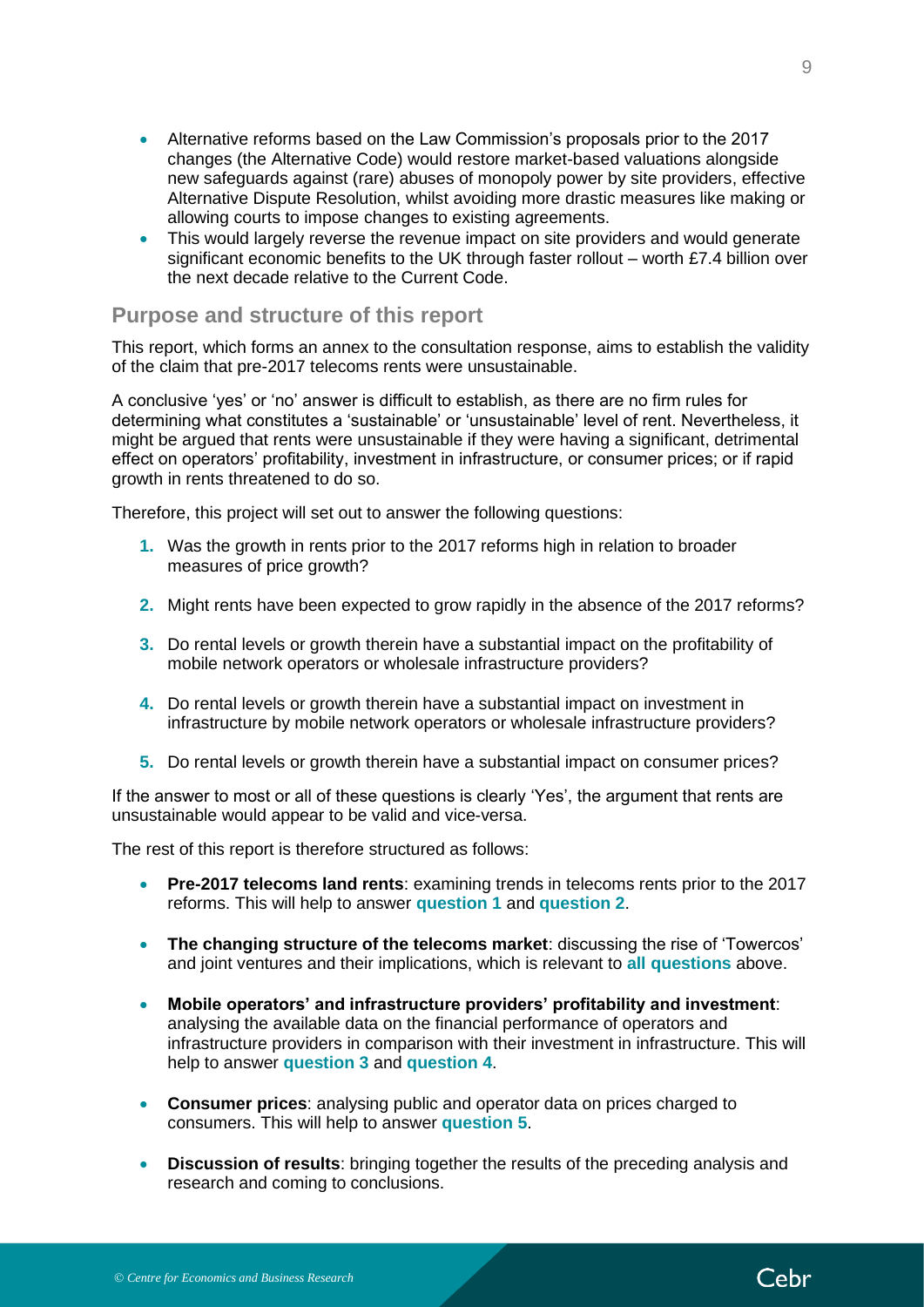# <span id="page-9-0"></span>**Pre-2017 telecoms land rents**

## <span id="page-9-1"></span>**Land rent evidence**

#### <span id="page-9-2"></span>**Telecommunications Survey 2019**

Given the private, commercial nature of agreements between operators and site providers, comprehensive data on telecoms land rents is not available. Recent tribunal cases provide some more recent figures, but only for a subset of agreements (those where rent has been imposed through the legal process) and only for post-2017 leases.

The Strutt & Parker 2019 Telecommunications Survey<sup>2</sup>, however, provides evidence on mast site rents for the years 2010-2018, with responses for greenfield sites less than 15m tall and for rooftop sites. These are shown in Figure  $3<sup>3</sup>$ .

<span id="page-9-3"></span>Figure 3: Annual rents for greenfield sites <15m and rooftop sites, 2010-2018



A sharp fall in rents is apparent in 2018, the year after the 2017 reforms to the ECC – by 26% for greenfield sites and 28% for rooftop sites<sup>4</sup>. In the years immediately preceding the reforms – roughly 2013-2017 – rents changed relatively little, though those for rooftop sites were certainly more volatile, and had increased sharply between 2011 and 2013 and again in 2016. Possible reasons for the 2011-2013 increase include:

- The London 2012 Olympics, which created an urgent need for increased capacity in various city centres where events were being held.
- Upgrading of sites (and therefore increase in per-site rents) to host both Vodafone and O2 following the creation of Cornerstone. This would have occurred earliest in urban centres where returns are highest and rooftop sites dominate.

2 *Telecommunications Survey 2019*, Strutt & Parker, August 2019. [Link.](https://rural.struttandparker.com/publication/telecommunications-survey-2019/)

3 Figures are non-exact, based on careful inspection of bar charts, as full data is not provided in the document.

4 This is less than Speed Up Britain's recent figure of 63% for the fall in rents following the reforms, indicating that the full effects of the changes to the ECC were not felt immediately.

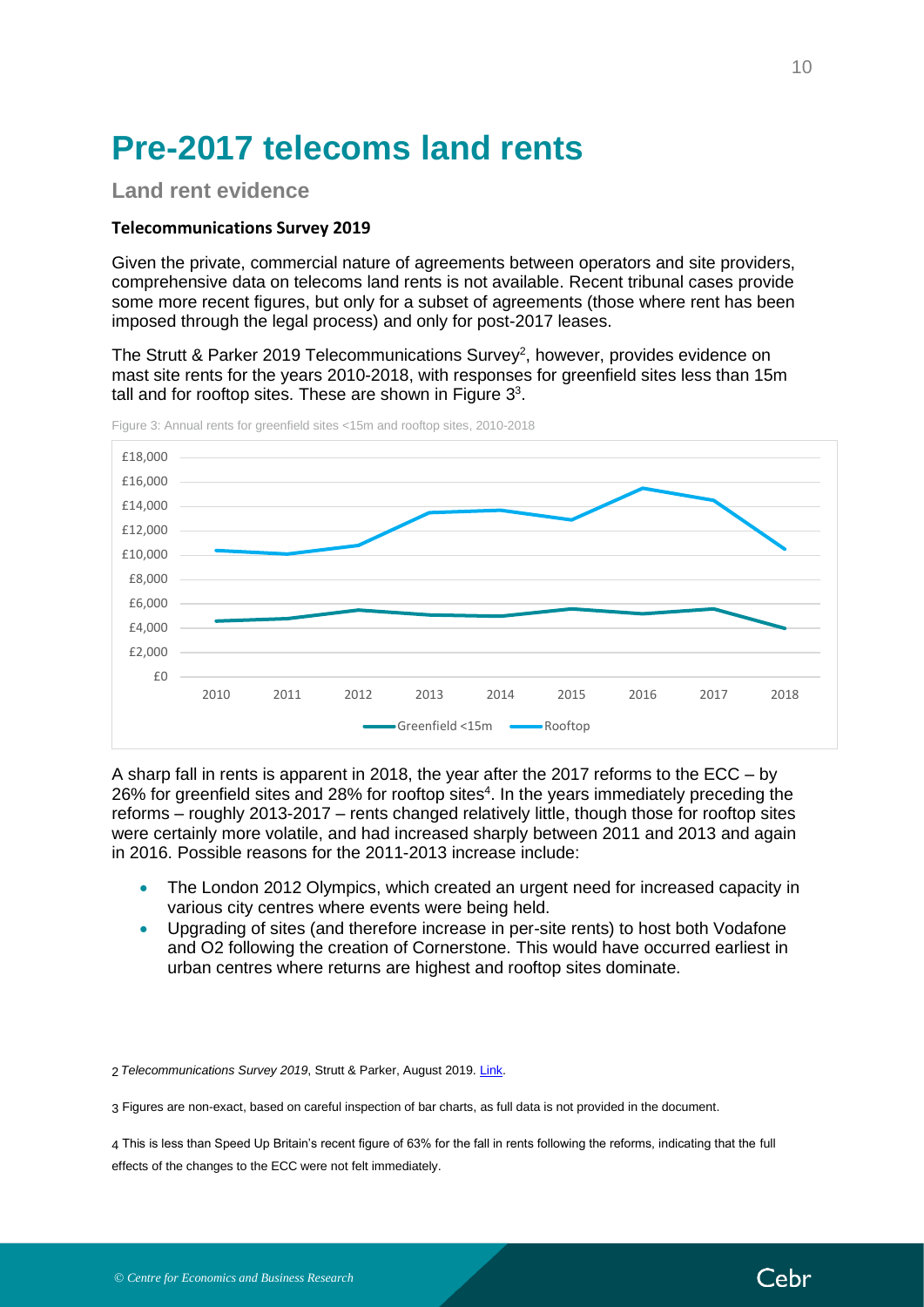[Figure 4](#page-10-0) and [Figure 5](#page-10-1) also include the annual Retail Price Index $5$  for comparison, with figures indexed to their 2010 and 2013 values respectively. Different index years illustrate the importance of the 2011-2013 jump in rooftop rents. As shown in [Table 1,](#page-11-0) relative to an index year of 2010 rooftop rents rose 39% by 2017, whilst the RPI went up by 22%. With a 2013 index year, rental increases for greenfield sites are only slightly above that in the RPI, and those for rooftop sites are somewhat below – despite the substantial increase in 2016.



<span id="page-10-0"></span>Figure 4: Annual rents for greenfield sites <15m and rooftop sites, Retail Price Index, 2010-2018 (2010 = 100)



<span id="page-10-1"></span>Figure 5: Annual rents for greenfield sites <15m and rooftop sites, Retail Price Index, 2010-2018 (2013 = 100)

5 *RPI All Items Index: Jan 1987=100*, ONS[. Link.](https://www.ons.gov.uk/economy/inflationandpriceindices/timeseries/chaw/mm23) RPI has been used rather than CPI as it includes property costs.

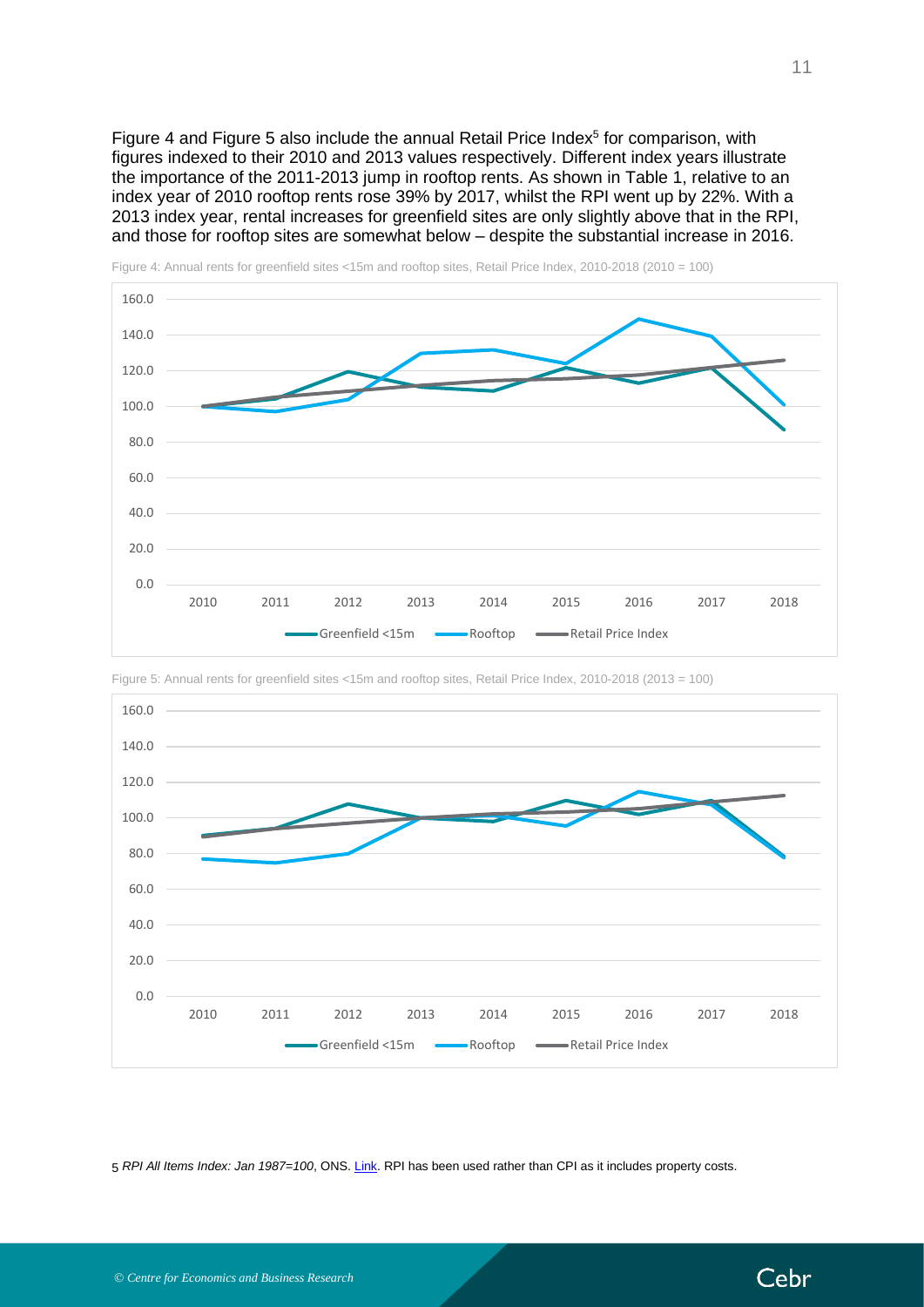<span id="page-11-0"></span>Table 1: 2017 values of rents and RPI for different index years

|                           | 2017 value, 2010 index year | 2017 value, 2013 index year |
|---------------------------|-----------------------------|-----------------------------|
| Greenfield rents          | 121.7                       | 109.8                       |
| Rooftop rents             | 139.4                       | 107.4                       |
| <b>Retail Price Index</b> | 121.9                       | 109.0                       |

Had rooftop site rents continued to rise as they had in the early 2010s, it would certainly be arguable that their growth had become unsustainable. Their growth did, however, slow down after this and in the years preceding the reforms to the ECC, which suggests that rapid growth earlier in the period was driven by isolated factors, rather than being a long-term trend. The increase in rooftop rents in 2016 also looks like a one-off – this may have been driven by 2012/2013 agreements, which had seen significant increases, coming up for review (and even including this, growth in rooftop rents was below that in RPI).

The Strutt & Parker survey also highlights some points which, while not directly relevant to rental levels, do demonstrate some consequences of the 2017 reforms to the ECC and wider changes in the market:

- In the three years prior to the new Code being introduced, site providers sought to restrict rights to share, with 62% of new leases specifying the operators entitled to use the site<sup>6</sup>. This suggests that site providers were concerned about the burden on them of additional sharers being imposed without compensation or reward. This may have been driven not by the 2017 reforms or expectation thereof, but by the consolidation of leases under the Cornerstone and Mobile Broadband Network Limited projects (discussed in more detail in the following chapter), and site providers wishing to avoid having to accept two tenants on one lease.
- 74% of new leases included three-yearly rent reviews, compared to 60% (and 37.5% five-yearly) in the previous survey. If these more frequent reviews were requested by operators, it would suggest that they were seeking early opportunities to impose lower rents once the new Code was in place. Over the three years prior to the survey, just 8% were RPI only reviews, suggesting a reluctance on the part of operators to link rents to retail prices, preferring instead to use Open Market Valuation (OMV).
- New lettings have declined since the new Code was enacted (though Strutt & Parker do not provide figures for this), with operators focusing on reducing the cost of existing sites rather than expanding coverage.

6 Th[e 2016 survey](https://2391de4ba78ae59a71f3-fe3f5161196526a8a7b5af72d4961ee5.ssl.cf3.rackcdn.com/6814/7487/9565/Telecoms_brochure.pdf) does not provide a comparable figure for leases which specify operators allowed to use the site. The 2019 survey does, however, report that *'only 12% provide for a payaway based on a percentage of the site share income enjoyed by the Operator.'* – the corresponding figure in 2016 was 62%, suggesting that the recent reforms have discouraged the use of mechanisms which reflect pass some of the benefits of site sharing directly to the operator.

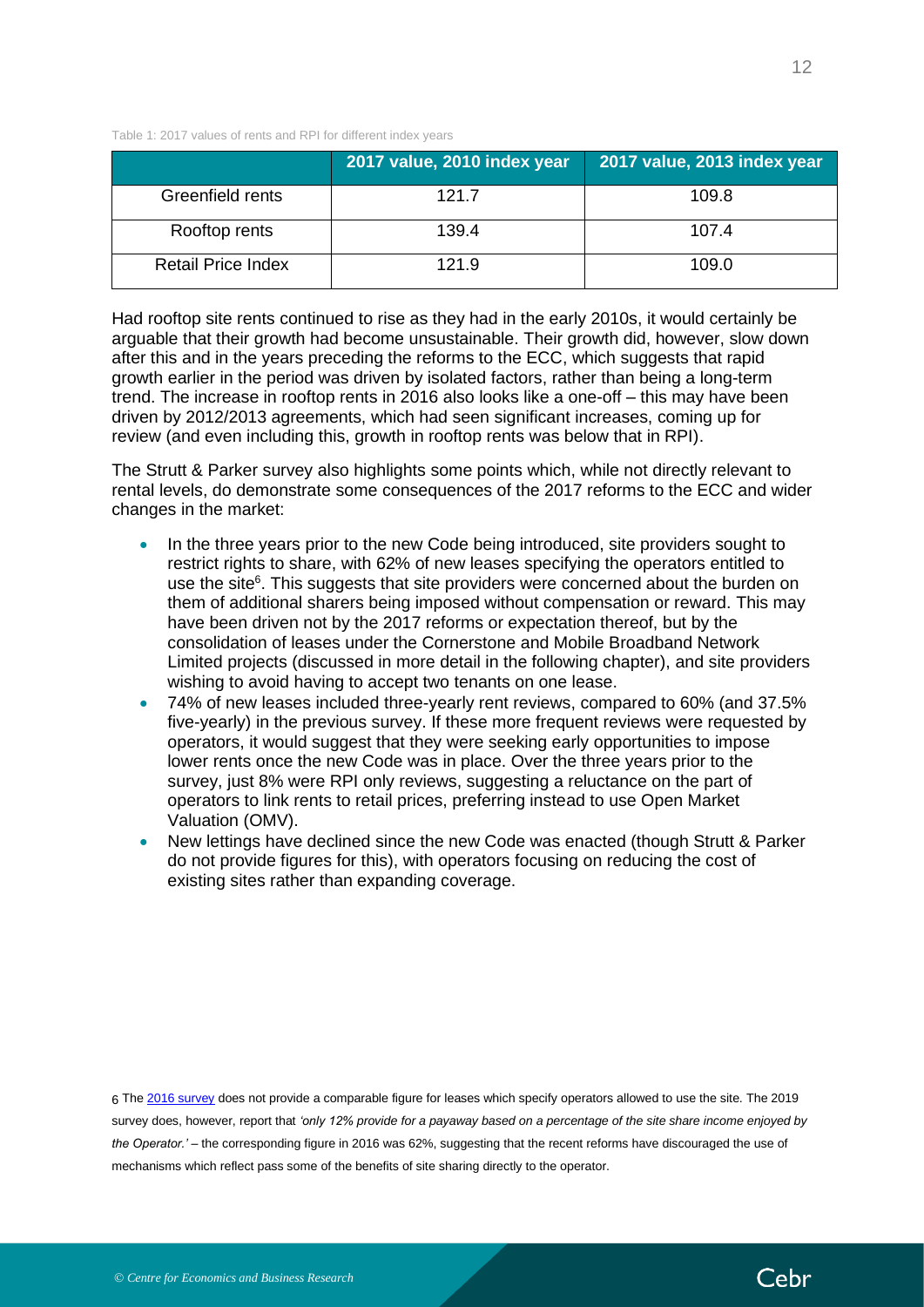#### <span id="page-12-0"></span>**Analysys Mason: Financial impact of ECC changes**

This report<sup>7</sup>, prepared in 2016, examined the impacts of the then-proposed changes to the ECC on behalf of DCMS. The key output of this work was a set of forecasts for growth in rent paid by operators. These estimated that:

- Between 2015 and 2020 the industry would see net growth in nominal rents paid of 14%, assuming no changes to the Code.
- The operators involved in 'Project Beacon' (Vodafone and O2, the owners of Cornerstone) were expected to see lower growth in rents due to consolidation of sites. EE and Hutchison 3G were expected to see a larger increase, of 22%. The emergence of Towercos and joint ventures is discussed in the next chapter.
- Considering the growth in rents from factors affecting all operators (i.e. the 22% growth for EE and Hutchison 3G), almost all of this was accounted for by inflation, new sites, or increased rents for upgrading and sharing, as shown in [Figure 6.](#page-12-1)
	- $\degree$  £29m (48.3% of the £60m increase) is accounted for by inflation (it is not clear whether this is CPI or RPI). It is reasonable to expect that rents would increase in line with general inflation.
	- $\circ$  £16m (26.6%) is accounted for by new sites and £13m (21.7%) by upgrades and co-location. These do not reflect increases in per-site rents, but operators either establishing more sites (including Emergency Services Network sites) and therefore rental agreements or using sites more intensively.
	- $\circ$  £2m (3.3%) is accounted for by renewals. This is the only element which reflects a 'genuine' increase in per-site rental levels.

<span id="page-12-1"></span>Figure 6: Forecast 2015-2020 growth in rent from factors affecting all operators, £ million (graph from Analysys Mason report)



7 *Financial impact of ECC changes*, Analysys Mason, May 2016[. Link.](https://assets.publishing.service.gov.uk/government/uploads/system/uploads/attachment_data/file/523787/Analysys_Mason_-_Financial_impact_of_ECC_changes_-_Final_report__3_.pdf)

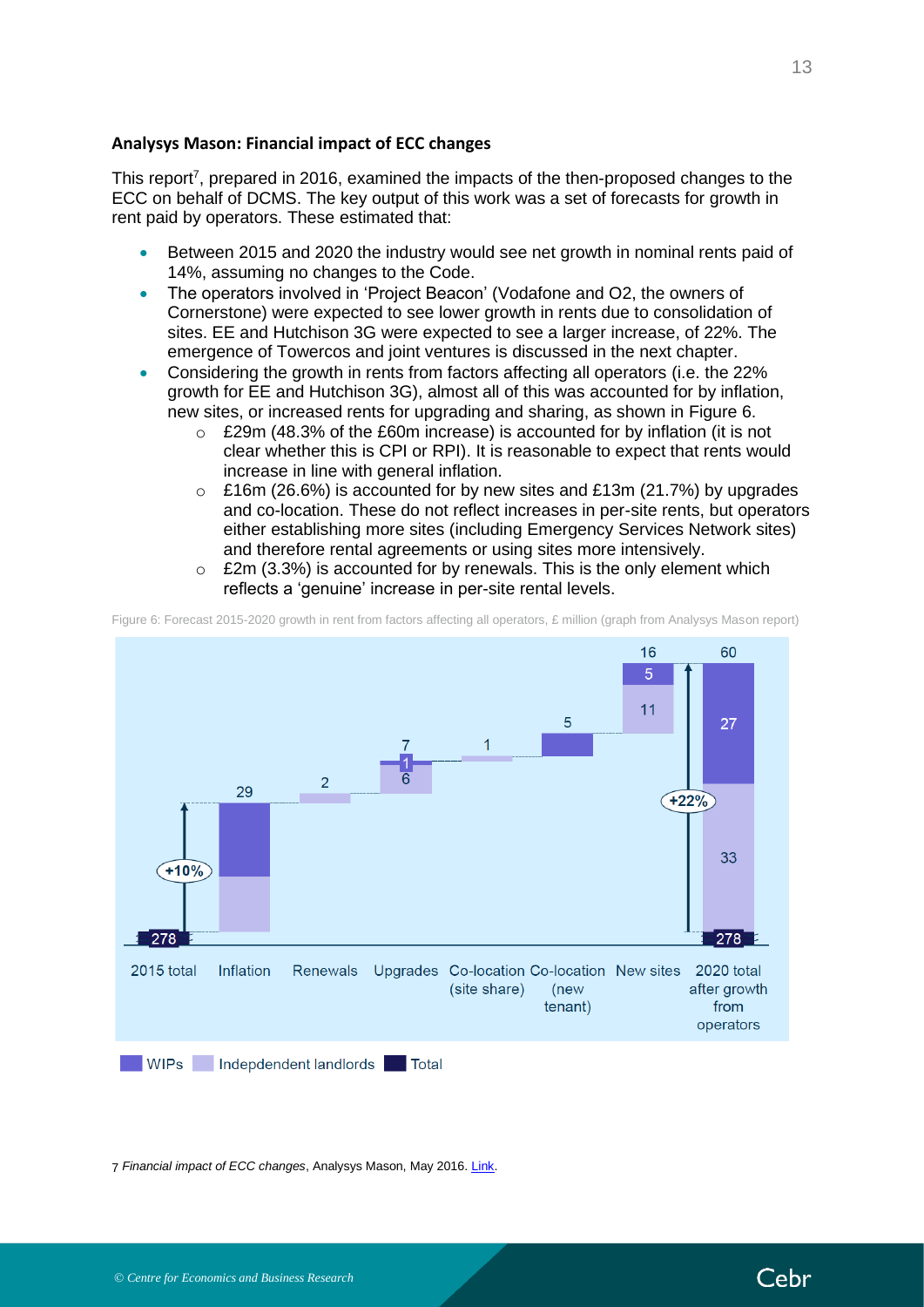Whilst these are only forecasts and need to be treated with an appropriate degree of caution, they are drawn from an independent report and are based on industry submissions and interviews. Therefore, they do provide reasonable evidence that in the absence of the 2017 reforms, rents would have increased only moderately, and almost all of this increase would be accounted for by an external macroeconomic factor beyond the control of operators and site providers (inflation) or by market demand for improved coverage, capacity, and technology (new sites or improvements to existing sites).

The report also estimated the total cost (in net present value terms) to an operator of ownership of a tower over a 20-year period. This assumed annual land rent of £5,500, typical for a greenfield site prior to the 2017 reforms. Total cost of ownership was estimated at £242,000, with land rent comprising £63,000 of this – just over 25% of cost – with the estimated £150,000 capital expenditure dominating.

## <span id="page-13-0"></span>**Discussion of evidence**

The evidence considered in this chapter should help to address:

- **Question 1:** Was the growth in rents prior to the 2017 reforms high in relation to broader measures of price growth?
- **Question 2:** Might rents have been expected to grow rapidly in the absence of the 2017 reforms?

Whilst there are limitations on the quality and quantity of evidence available, what there is does not support a 'Yes' answer to either of these:

- Survey evidence from Strutt & Parker shows that greenfield rents rose only a little more quickly than the RPI in the 2010-2017 period. Rooftop rents increased by more, but this was driven by a few years of high growth in the early 2010s rather than a long-term trend – in the period 2013-2017, they grew more slowly than RPI.
- Independent forecasts made by Analysys Mason prior to the 2017 reforms suggested that while rents would rise in the 2015-2020 period, almost all of this would be accounted for by inflation, new sites, and upgrading and sharing. Moreover, this work demonstrated that consolidation of sites was driving cost reductions.

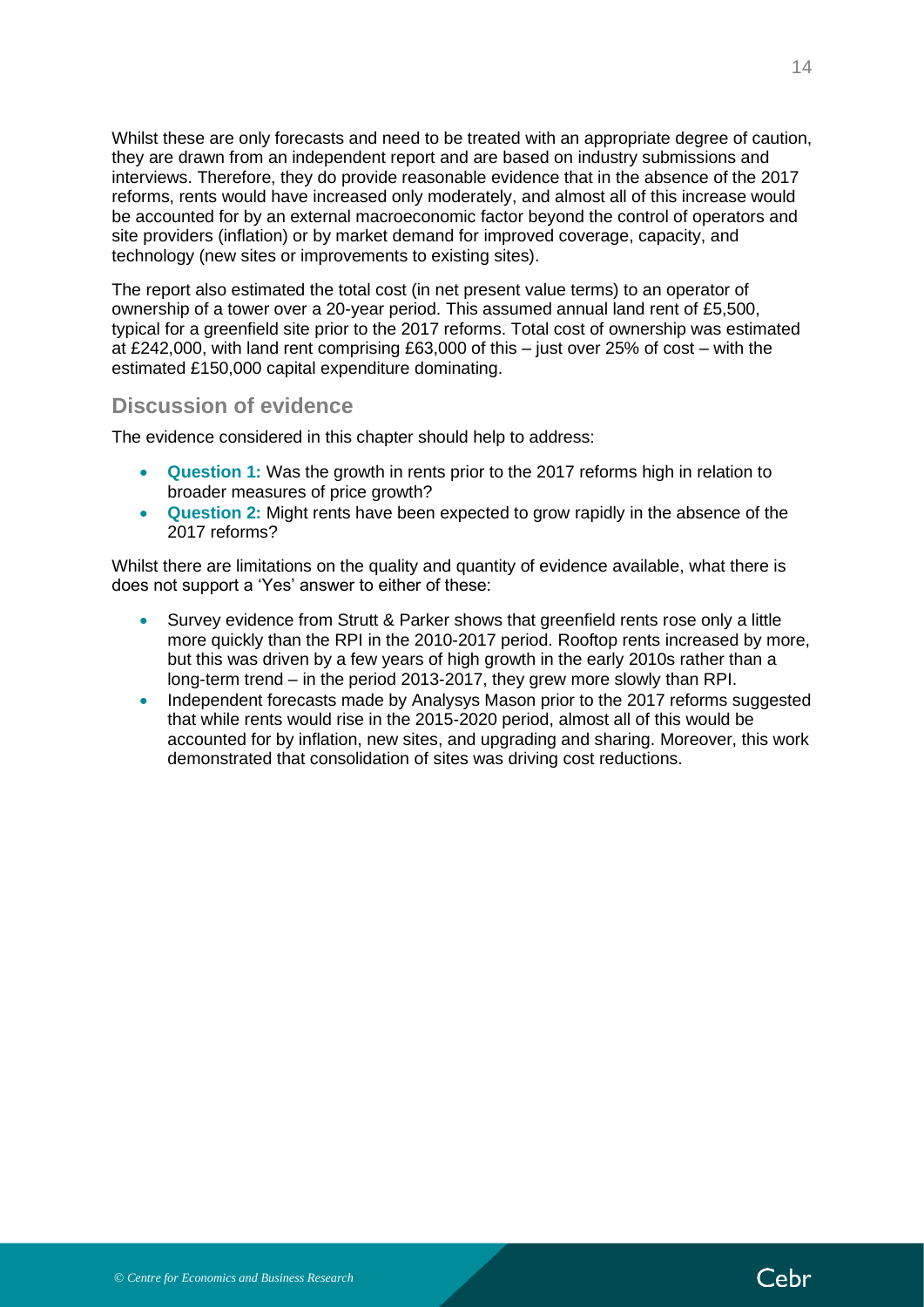## <span id="page-14-0"></span>**The changing structure of the telecoms market**

<span id="page-14-1"></span>**How and why the market is changing**

There are four mobile network operators (MNOs) in the UK, each of which has several mobile virtual network operators (MVNOs) 'piggybacking' on its network. The four MNOs are Vodafone, Telefonica UK (branded as O2), EE (part of BT Group), and Hutchison 3G UK (branded as Three).

A relatively recent development in the telecoms market is the emergence of wholesale infrastructure providers (WIPs, or 'Towercos') and network-sharing joint ventures. These companies own and operate mast sites, hosting equipment from multiple operators in exchange for licence fees.

The key players in the UK market are:

- Cellnex, a Spanish company which acquired Arqiva's wireless division in 2019. It operates mast sites and hosts equipment from multiple operators in exchange for licence fees. It is by far the largest independent (i.e. not affiliated with any operators) infrastructure provider in the UK.
- Cornerstone (CTIL), a joint venture of Vodafone and Telefonica UK which was announced in 2012<sup>8</sup>. It owns sites across Europe and primarily serves its shareholders as anchor tenants. Vodafone recently transferred its shareholding to Vantage Towers, a company set up to manage its European tower infrastructure – but still owns (indirectly) a substantial proportion of Cornerstone<sup>9</sup>.
- Mobile Broadband Network Limited (MBNL), a joint venture of EE and Hutchison 3G UK which was launched in 2007<sup>10</sup>. It is responsible for operational management of the radio access network (RAN) and shared infrastructure of its shareholders. Whilst it acquires certain assets relevant to the shared network, it is not a full 'Towerco'<sup>11</sup>.
	- o Cellnex is currently attempting to acquire Three's tower infrastructure (including a 50% stake in MBNL). This has been challenged by the Competition and Markets Authority and is discussed further later in this chapter.

Although the emergence of Towercos is recent, it does not appear to be linked to the UK's ECC reforms in 2017, as this is a Europe-wide phenomenon (Cornerstone and Cellnex both have operations across the continent). Even without Towercos, there was significant potential for those seeking access to land for telecoms infrastructure (primarily the four mobile operators) to enjoy monopsony power. From the point of view of site providers, four

8 *Telefonica UK and Vodafone UK to strengthen their network collaboration*, Vodafone, June 2012. [Link.](https://www.vodafone.co.uk/cs/groups/public/documents/webcontent/vftst162773.pdf)

9 Following its IPO, Vantage Towers is 81.1% owned by Vodafone [\(Link\)](https://telecoms.com/509057/vantage-towers-starts-trading-vodafone-makes-e2-3-billion/). Vantage Towers owns Central Tower Holding Company BV [\(Link,](https://www.vantagetowers.com/sites/tower-co-v2/files/vantage-towers-prospectus-v3.pdf) section 2.1.1), which owns 50% of the shares in Cornerstone (with the rest held by two O2 companies) according to its latest confirmation statement on Companies House [\(Link\)](https://s3.eu-west-2.amazonaws.com/document-api-images-live.ch.gov.uk/docs/Jq6HX1rF9LCMVSRwQ3UJnyENq2Tl7oV-O7y09wMH-v0/application-pdf?X-Amz-Algorithm=AWS4-HMAC-SHA256&X-Amz-Credential=ASIAWRGBDBV3AN2EDIOJ%2F20210827%2Feu-west-2%2Fs3%2Faws4_request&X-Amz-Date=20210827T144709Z&X-Amz-Expires=60&X-Amz-Security-Token=IQoJb3JpZ2luX2VjED4aCWV1LXdlc3QtMiJIMEYCIQDC0UkfRV%2B%2BB6e99F2NKzz%2BlsH7thHRbza82UXxQQOuSwIhAOxsfIlK%2FMyB0qEKgABuMowIgkxFKREqEIu2QuY0SeWwKvoDCHcQAxoMNDQ5MjI5MDMyODIyIgwvGwJf91QRxN%2F0%2BRYq1wOiATgwcHI52so3DX5TYmieKk1Lh5cVV%2BD0yeo38ZmcJJcDWKDS%2BrBL4sqW4gFIQOPPr4H1WU3gGkXMiwV4kKJdZk8RLUELqHxFPXvoq752pfVpaqArX2Ul9rT1y3iLYmmDjiPSm2F%2FOY1K%2BWh1rSllYlX4AX1aStzLxJIIT7vc7MB1Om%2B4xxJgBMnPCeOasqtMFRlcwfIQ2ZbN7XGMRR0DyXUM1%2BI8qn2%2FxFKHvgXZD4YRLY1ywiWgPfj9i8bpuawtd8ImsaF5xhQr%2BHKYnN3G8Q5OW6tt24Ycyfmbb1wsTLXC8OiURFW%2FCFm1YXs1cnXgtaxhv3xQye6M2%2FDEh7WG2s3JYAOL1B5EtisiqUo4CSe%2BdfIunsWOKm9gCUJB1O2kYE5%2F9zTn5zm5qoehzQYo%2Bv9UwykwoK82WM0IjzvgEZRohcPkq5XVbc1wh1d0%2BTvXiUooax9OrKORzdMncKJb%2FgMUFwOdNLTC0wqeFeiNq068KQnehnUTUETuj8FRVNrMV8UGBW4rPjwHdoJii%2FYHAEwsPpIjGlqf7MHiLvbcS4rKH92M0FK%2Fzswl6zCCPC7dCA03hcCGzK%2BFPw5fHzr%2BA%2FH%2FZ8nj6zL7h12LkUmsOORos2e1RT4w%2BdmjiQY6pAF09kmCWCkYQdHF8P9x5%2FixoCkj2lYeKdQjJIA3p8L1FZP%2BkygoW06%2BWaic6FZDprxRI1mrA33t2xawbYN8lVVBUutV%2FXT3%2FYlFGW4f8qIM6YXxb9bLzdS86PnAfY50SsnX826nSp2LkNRQ00Mq1fBXXb8MlWrM96epQ2%2FIplLk%2BVijEqpVmC25lDSklikYtq60RwXMThvFRnpFv%2F8cO3M8C%2BzTfQ%3D%3D&X-Amz-SignedHeaders=host&response-content-disposition=inline%3Bfilename%3D%2208087551_cs01_2021-05-24.pdf%22&X-Amz-Signature=48bb08dbc69c87b0aa4c26332a3f696ba0c16f95756841b2dc3db3a8f0fcd91f).

10 *T-Mobile and 3 UK build Europe's largest shared 3G network*, Comms Business, April 2010. [Link.](https://www.commsbusiness.co.uk/news/t-mobile-and-3-uk-build-europes-largest-shared-3g-network/)

11 *Site Acquisition*, Cellnex UK. [Link.](https://www.cellnextelecom.com/en/site-acquisition-uk/)

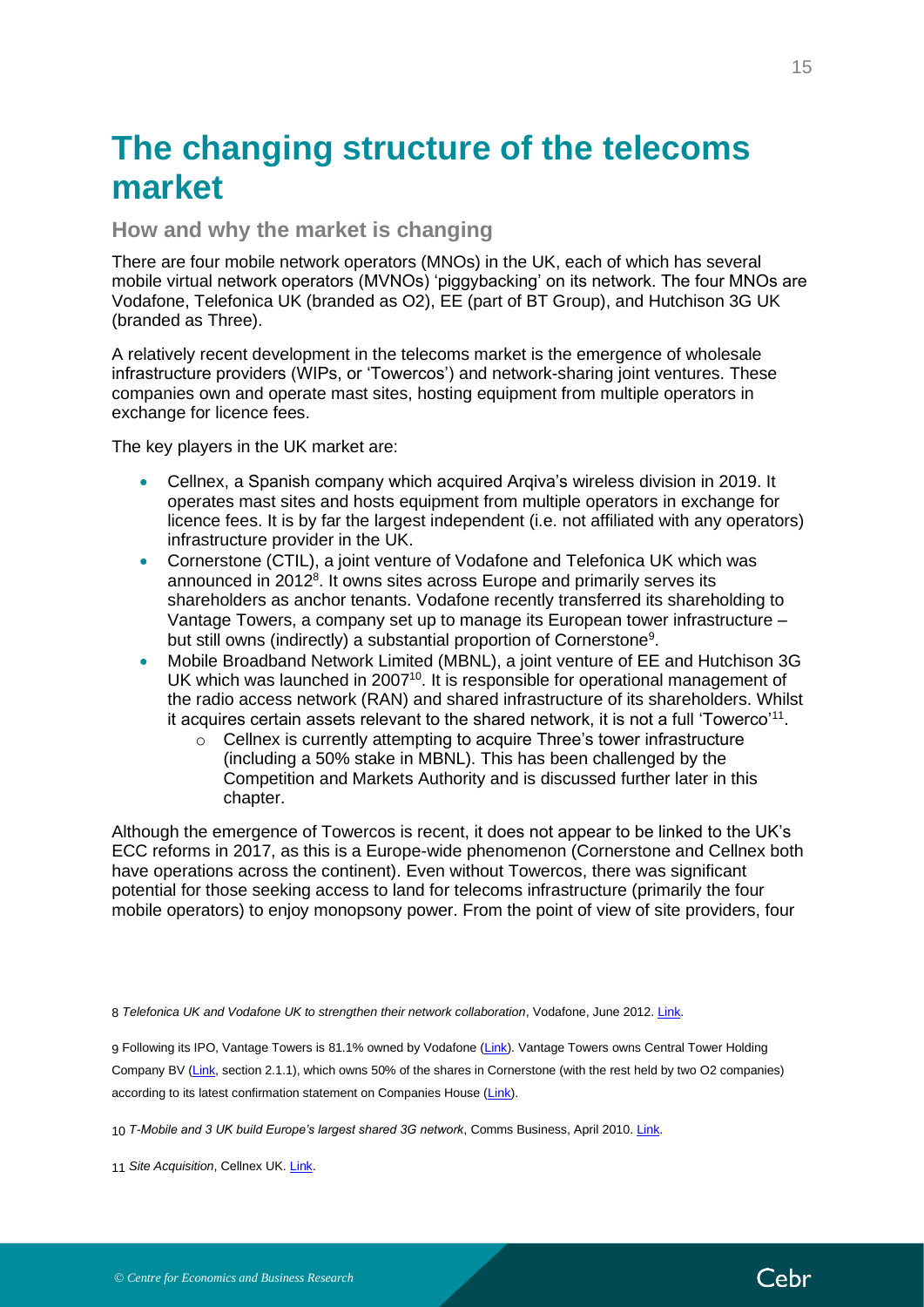mobile operators have turned or are turning into a market dominated by two operator-owned joint ventures, plus Cellnex, which may intensify this.

Moreover, for these entities acquiring and managing mast sites are core parts of their business, and land rents will make up a bigger component of costs – therefore they will focus comparatively more on lowering or preventing growth of rents. These developments exert downward pressure on land rents independent of the regulatory environment – though in the prospectus released ahead of its IPO<sup>12</sup> , Vantage Tower references a *'Significant ground lease cost saving opportunity over the long term on existing and new sites under the Electronic Communications Code ("ECC")'*, saying that they will retain 30% of net savings.

Cellnex appears to be taking this a step further, by purchasing freeholds or long leaseholds for some of its greenfield sites, along with access rights. Long leasehold interests are sometimes created for rooftop sites<sup>13</sup>. Provided that these transactions are settled equitably, this may avoid some of the issues with rent levels and access to land in the current market for land rentals – but it is not clear whether or not this is the case, or how significant the number of sites affected is.

The following sub-sections discuss possible outcomes from or reasons for the rise of infrastructure sharing in the UK telecoms market.

#### **Telecoms infrastructure as a natural monopoly**

A 'natural' monopoly is one which exists due to powerful economies of scale, meaning that a single, large provider (at least within a particular geographical area) is much more efficient than multiple providers. In the case of mobile masts, there are high fixed costs involved in securing planning permission and building the infrastructure. This creates an incentive to use them highly efficiently – rather than each operator building their own network of towers and several towers covering the same area. As previously discussed, Analysys Mason estimated the 20-year cost of a 'self-build' tower at £242,000. The corresponding cost for a WIP licence was estimated at just £126,000<sup>14</sup>.

Project Beacon (the consolidation of O2 and Vodafone sites) and Project Godiva (the EE-Three equivalent) drove increased sharing of radio access networks (RAN) between operators. By their nature, independent towercos like Cellnex provide services to multiple operators. As tenancy ratios (operators served per tower) increase, fewer new tower sites will be needed to provide full coverage. There may be limits to how far this goes, due to:

- Physical constraints on how much equipment or capacity a single tower can provide.
- Different operators' coverage requirements.
- Regulation on EMF emissions per tower.

12 *Growing Vantage Towers in the UK: Commercialisation of Cornerstone Agreed*, Vantage Towers, January 2021. [Link.](https://investors.vodafone.com/sites/vodafone-ir/files/document_file/cornerstone-presentation.pdf)

13 Notwithstanding continued 'unilateral' projects by some providers, including masts constructed and shared as part of the Shared Rural Network.

14 *Financial impact of ECC changes*, Analysys Mason, May 2016[. Link.](https://assets.publishing.service.gov.uk/government/uploads/system/uploads/attachment_data/file/523787/Analysys_Mason_-_Financial_impact_of_ECC_changes_-_Final_report__3_.pdf) Pages 10-11. The report does acknowledge that there are other factors to consider: a self-build site has lower annual operating costs and a capex element which is depreciated yearly, which improves EBITDA; renegotiation of licence fees can generate tensions between operators and WIPs. The headline cost saving does, however, provide a powerful incentive to operators to use WIP sites.

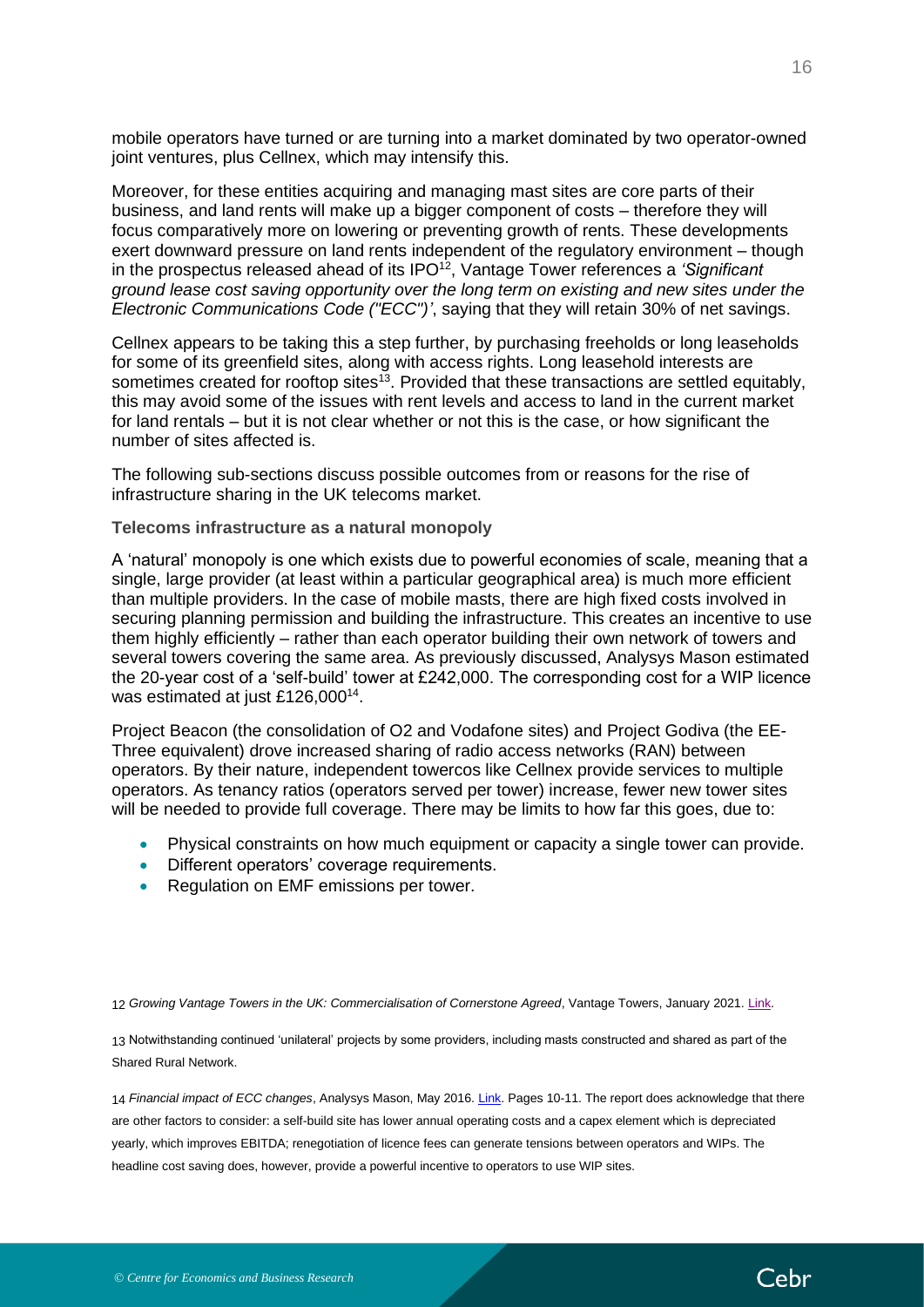- New sites in 'not-spots' (i.e. through the Shared Rural Network) or high-demand areas (for instance micro urban sites – though these may avoid some of the current issues over access to land).
- Concerns over resilience  $-$  for example the consequences of a single mast which serves lots of people in an urban area going 'offline' would be serious.

Capacity constraints, rather than the need to extend coverage, appear to be the dominant factor in the building of new sites for Vodafone and O2. Vantage Towers has committed to 1,200 new macro sites by 2025<sup>15</sup>. 950 of these are due to 'unwinding' of existing site-sharing arrangements into two separate sites. A further 150 are under the government-subsidised Shared Rural Network (SRN), leaving just 100 entirely new committed sites being provided on a commercial basis. Notwithstanding this, any reduction in the number of telecoms mast sites required (relative to a market without Towercos and joint ventures) will reduce the influence of land rents on operators' overall costs.

Therefore, Towercos and network-sharing joint ventures can be seen as a response to a clear set of economic incentives which compel maximisation of the use of infrastructure (regardless of the regulatory environment). This is no bad thing – but it raises the question of how unsustainable telecoms rents were in the context of developments which make them a smaller factor in operators' overall cost base and reduce the relative market power of site providers.

As an aside, a potentially negative impact – from the perspective of mobile operators, but not consumers – is that Towercos could serve to *increase* competition by enabling new players to enter the market. The existence of independent Towercos catering to multiple operators means that a prospective new mobile operator has access to a 'ready-made' tower network, and as established by Analysys Mason buying licences is cheaper and quicker than building their own towers. This is, however, not very likely given the pressure on existing operators' revenues (discussed later).

Moreover, new operators' ability to enter the market would depend on the willingness and ability of Towercos to enter into agreements with them, with existing operators' equipment already in place – and as discussed above there is little competition in the infrastructure market. The Competition and Markets Authority has found that the proposed purchase of Three's UK passive infrastructure by Cellnex raises competition concerns<sup>16</sup>. Key points from their Phase 1 decision paper include:

- Cellnex is already the largest independent tower company in the UK by quite some margin. Acquiring Three's 'unilateral' sites would represent a substantial increment to Cellnex's share of sites, which would increase further upon the transfer of sites from MBNL. In the counterfactual, where these sites were bought by another purchaser, Cellnex would have faced a significant additional competitive constraint.
- Other independent WIPs pose 'only a limited constraint' on Cellnex. Following the acquisition of the Three and MBNL sites, the next-largest competitor would have a share of supply less than 10%, with the remaining competitors having shares less than 5% (this does not include the towers held by operators for their own self-supply).

15 *Growing Vantage Towers in the UK: Commercialisation of Cornerstone Agreed*, Vantage Towers, January 2021. [Link.](https://investors.vodafone.com/sites/vodafone-ir/files/document_file/cornerstone-presentation.pdf)

16 *Cellnex / CK Hutchison UK towers merger inquiry*, UK Government, July 2021. [Link.](https://www.gov.uk/cma-cases/cellnex-slash-ck-hutchison-uk-towers-merger-inquiry)

17

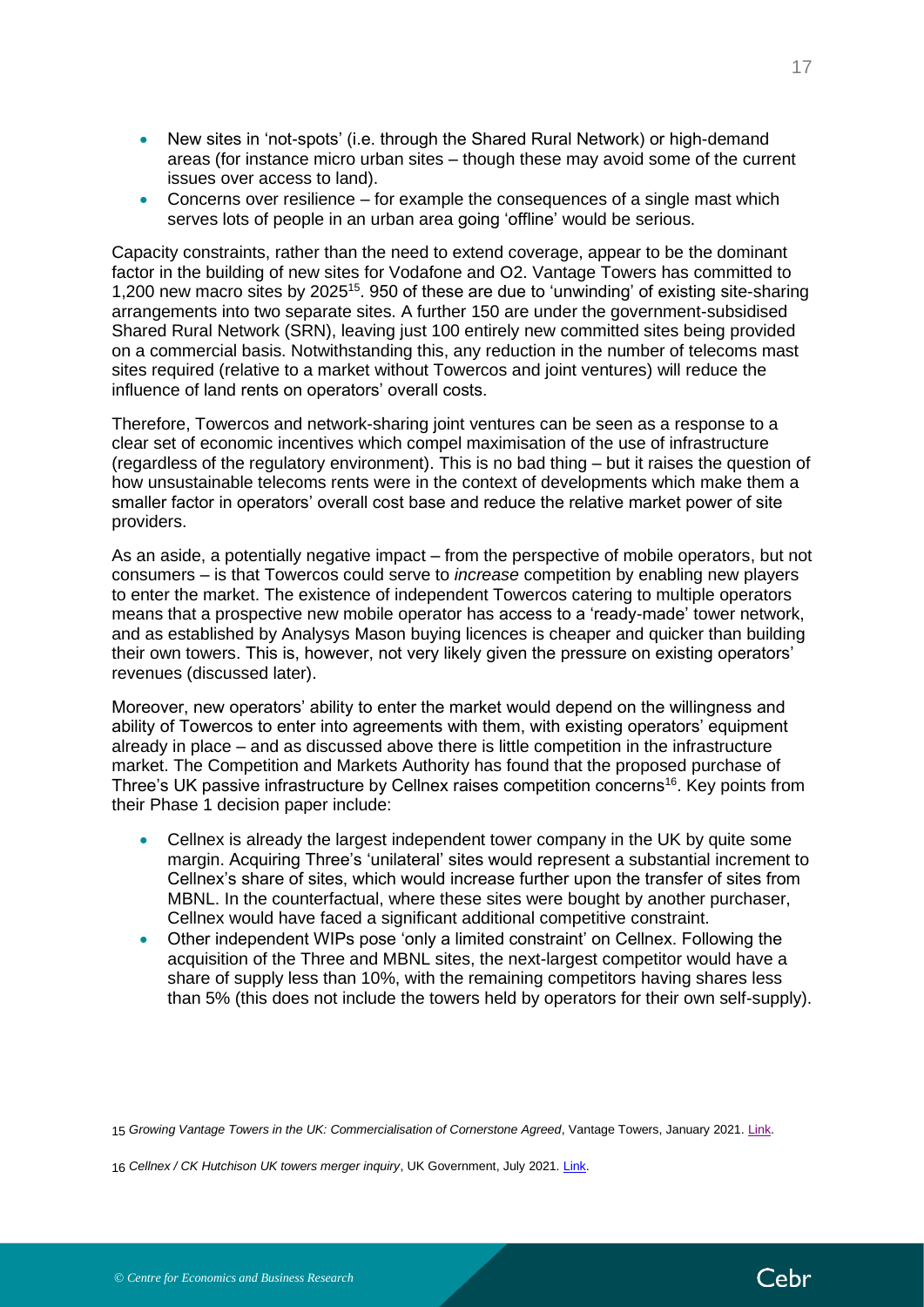- Self-supply of towers by MNOs and their joint ventures constrains Cellnex to some extent, but they are unlikely to strengthen competition (and therefore constrain Cellnex further) by making their sites available to other customers.
- The CMA believes that there will be insufficient competition from other suppliers to constrain the post-merger Cellnex. Their chief economic adviser, Mike Walker, said: *"It's important that services provided to mobile networks remain competitive so that the millions of businesses and consumers across the UK that use mobile phones can enjoy lower prices. (…) Cellnex is already the largest independent supplier of mobile towers in the UK. We're concerned that this deal could help to lock in this position and prevent the emergence of new direct competition."* <sup>17</sup> – this reduction in competition is expected to lead to higher prices, and – presumably – to a weaker link between changes in the costs of mobile infrastructure (such as land rents) and operators' finances.

#### **Towercos as a source of liquidity**

Separating infrastructure from their core business provides an opportunity for operators to access cash:

- Vodafone's recent IPO of Vantage Towers<sup>18</sup> raised them  $\epsilon$ 2.3 billion, valuing the company at €12.1 billion. Vodafone has said it will use these proceeds to cut its debt<sup>19</sup>.
- By selling their towers and then leasing them back from Towercos, operators can effectively borrow at reasonably low interest rates of a level and duration that would otherwise not be available.

Assuming payments from operators to Towercos are fixed (Cornerstone's prospectus refers to a blended average anchor fee of £17k per site), lowering rents paid to site providers increases the value of towers, making both ways of raising cash more lucrative. Therefore, while the Towerco system is in place across Europe, the low land rents brought about by the ECC in the UK make it especially lucrative there and increase the value of towers to operators.

#### **Weakening the link between operators and land rents**

Under a purely 'self-build' model a reduction in rents paid to site providers, such as that induced by the 2017 ECC reforms, would immediately and commensurately reduce operators' costs. These savings might then be passed on to consumers in the form of lower prices or invested in infrastructure – although even then there is no guarantee of this, and savings may instead be reflected in dividends or debt repayments.

The long-term nature of Towerco licence agreements means that this link is weakened or, in at least the short term, severed entirely. Vantage Towers fixed rents with its anchor tenants (Vodafone and O2) for 8 years<sup>20</sup> – therefore any changes in rents (in either direction) will not

20 *Growing Vantage Towers in the UK: Commercialisation of Cornerstone Agreed*, Vantage Towers, January 2021. [Link.](https://investors.vodafone.com/sites/vodafone-ir/files/document_file/cornerstone-presentation.pdf)



<sup>17</sup> Cellnex and CK Hutchison deal raises competition concerns, UK Government, July 2021[. Link.](https://www.gov.uk/government/news/cellnex-and-ck-hutchison-deal-raises-competition-concerns)

<sup>18</sup> A company set up to manage its European tower infrastructure, and to which it has transferred its shareholding in Cornerstone.

<sup>19</sup> *Vodafone's Vantage Towers climbs after Germany's biggest IPO since 2018*, Reuters, March 2021[. Link.](https://www.reuters.com/article/us-vodafone-group-vantage-ipo-idUSKBN2BA0V4)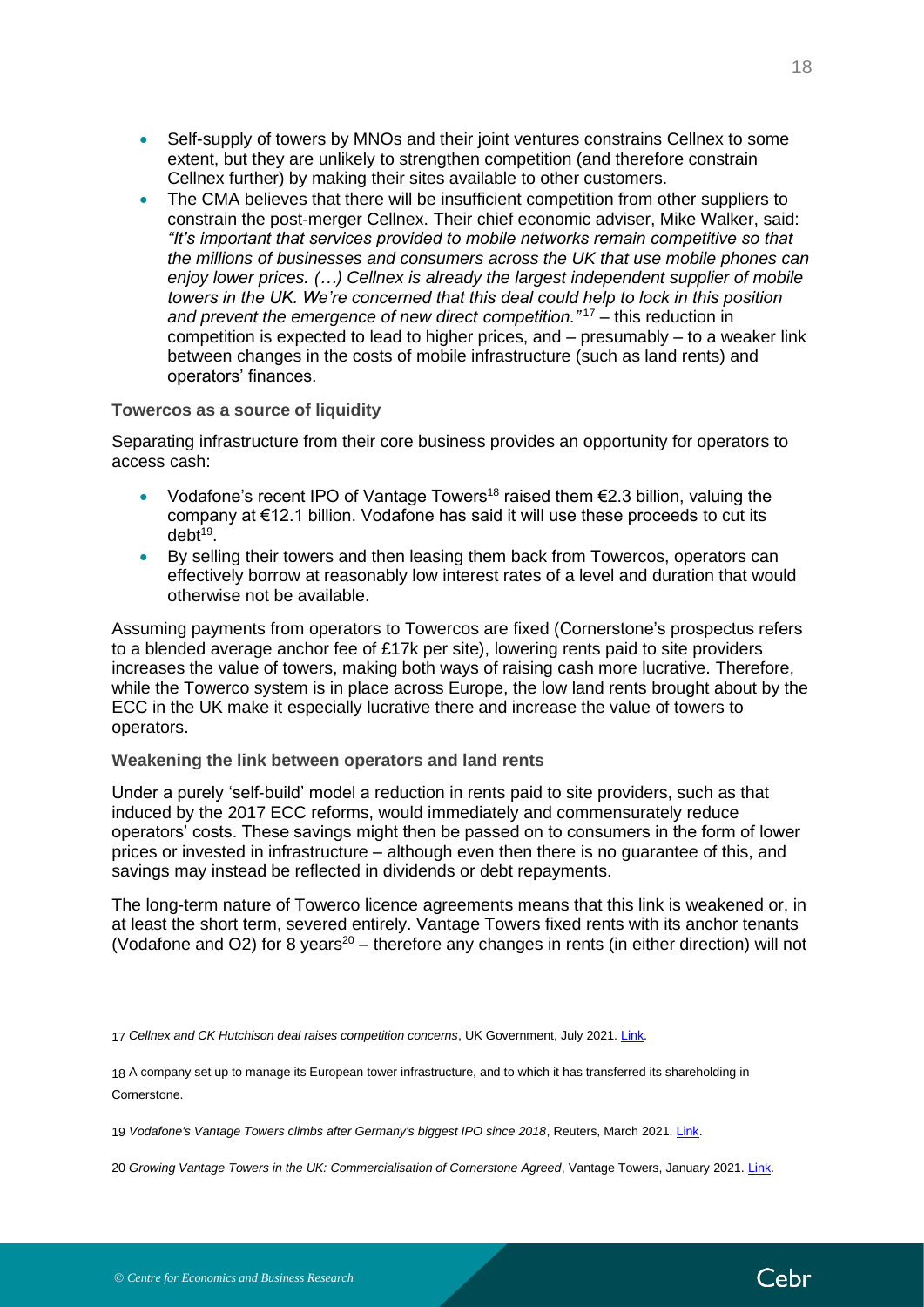be felt by these operators for at least that period. Cellnex has agreements of as long as 35 years with anchor tenants (i.e., those who sold the tower to them) and 5-6 years with secondary tenants. They also operate 'all or nothing' renewals. Operators cannot pick and choose which towers to renew at the end of a contract, so unless they have been able to replicate an equivalent tower network of their own (a very expensive undertaking) or secure an agreement to provide comparable coverage via another infrastructure provider (unlikely given the small number of WIPs in the UK), they are effectively 'locked in' to long-term agreements with index-linked growth of licence fees.

Savings in rents which do not benefit operators cannot, by definition, be passed onto consumers. Even when contracts are renewed or agreed for the first time, Towercos will not necessarily be compelled to pass savings onto operators in full – and this will only intensify if competition in the infrastructure market reduces further (for instance if Cellnex acquires CK Hutchison's towers). Similar arguments apply to operators' investment in new infrastructure – however, it is possible (though by no means certain) that Towercos themselves will invest in infrastructure in response to lower rents.

### <span id="page-18-0"></span>**Implications for the sustainability of pre-2017 telecoms rents**

The progressive growth of Towercos (plus joint ventures) as middlemen between site providers and operators has a few implications for the argument that rents were unsustainable prior to 2017:

- Greater monopsony power faced by site providers would act to limit growth in rents per tower and curb monopoly power, regardless of ECC reforms.
- Towercos drive more efficient use of infrastructure and therefore a smaller number of towers. Other things being equal this holds down overall rental costs.
- The link between land rents and consumer prices, and between land rents and mobile operators' investment, is weakened due to the market power of Towercos and long-term contracts between them and operators. Many of these contracts are also exclusive (in the case of operator-owned joint ventures) or operate all-or-nothing renewals, further reducing the chances of lower land rents being passed on.

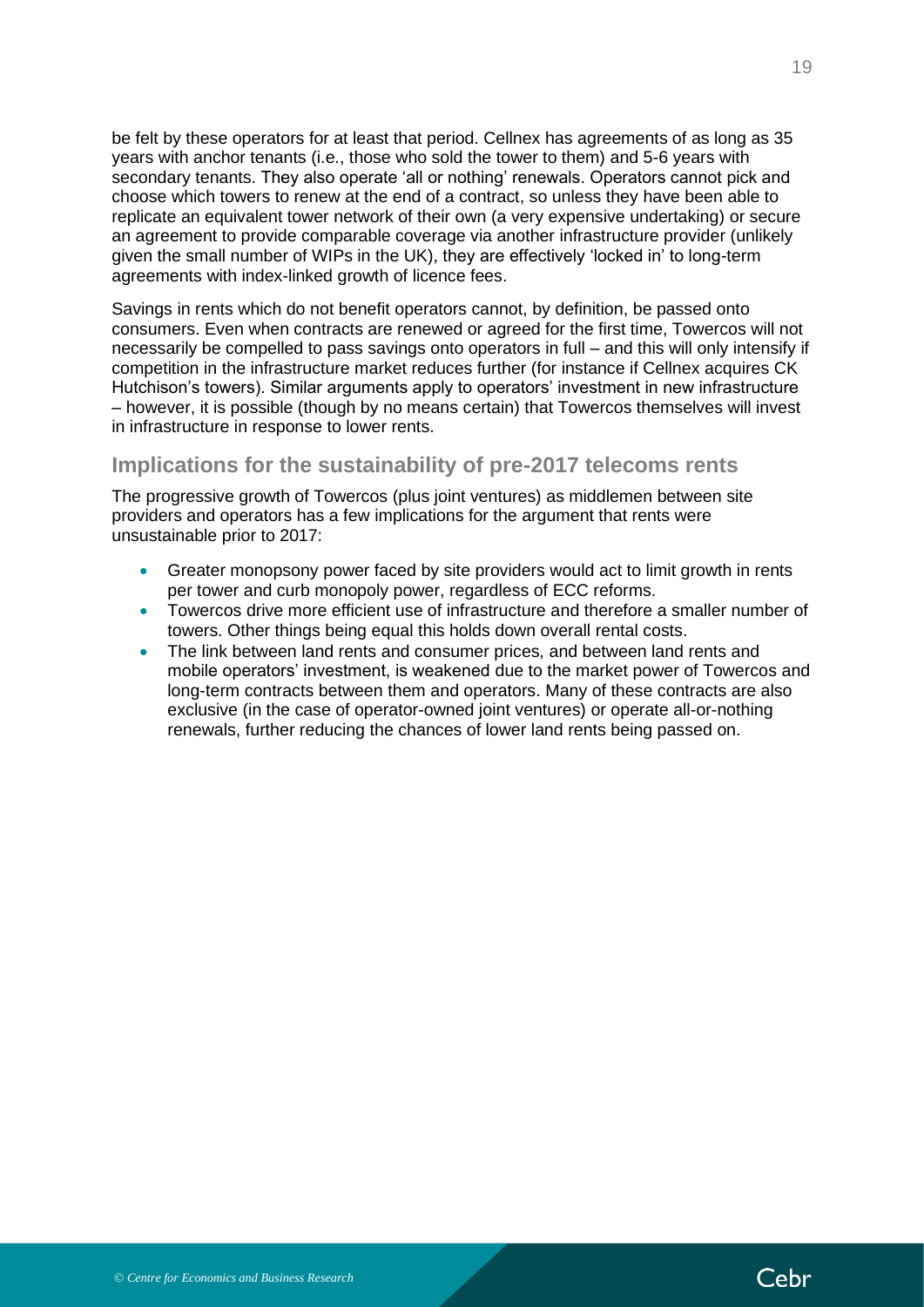## <span id="page-19-0"></span>**Mobile operators' and infrastructure providers' profitability and investment**

<span id="page-19-1"></span>**Profitability evidence**

#### <span id="page-19-2"></span>**Mobile network operators' financial performance**

Vodafone's annual reports<sup>21</sup> provide rich data on financial performance across geographies. This data strongly suggests that the company was facing pressures on profits and revenues in the UK and abroad.

[Figure 7](#page-19-3) shows two different metrics for the UK, Europe, and Vodafone as a whole – EBITDA and operating profit<sup>22</sup>. This demonstrates that there was some pressure on profitability in the mid-2010s.



<span id="page-19-3"></span>Figure 7: Vodafone EBITDA and operating profit - UK, Europe, and total (2009/10 - 2019/20) (£m)

Indexing EBITDA over time in [Figure 8](#page-20-0) shows that, if anything, Vodafone was performing better in the UK than it was more widely – which raises the question of whether or not the UK situation was in fact unsustainable. The UK figure is volatile but generally higher than it was in 2009/10, whilst the European and total figures are clearly below.

#### 21 *Results, reports & presentations*, Vodafone. [Link.](https://investors.vodafone.com/reports-information/results-reports-presentations)

22 Vodafone annual reports provide figures in £ from 2009/10 – 2015/16 and in € thereafter. Post-2015/16 values for all Vodafone graphs converted into £ using average annual Sterling exchange rates from the ONS[. Link.](https://www.ons.gov.uk/economy/nationalaccounts/balanceofpayments/timeseries/thap/mret) Post 2015/16 values are adjusted EBITDA and adjusted operating profit rather than EBITDA and operating profit.

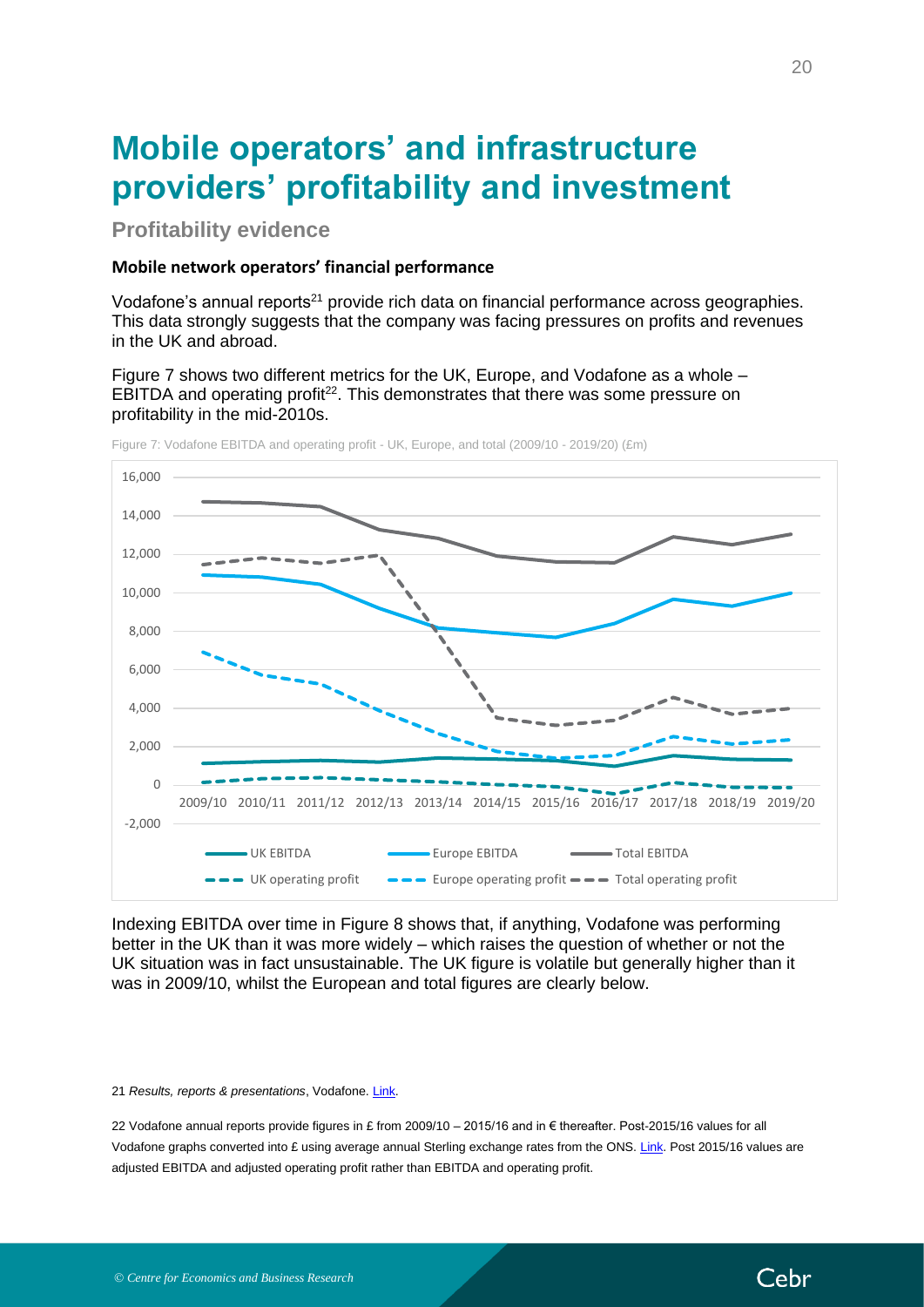

<span id="page-20-0"></span>Figure 8: Vodafone EBITDA - UK, Europe, and total (2009/10 - 2019/20) (Index, 2009/10 = 100)

Such comprehensive, comparable data is not available for other operators is not available. Relevant findings from what is available are:

- From 2018 to 2020, O2's UK revenues were reasonably stable at around £6bn per year, as were operating profits at around £800m<sup>23</sup>.
- EE's revenues, EBITDA, and operating profit were slightly higher in 2017/18 than  $2016/17<sup>24</sup>$  – these are the only two years for which this data is available for EE specifically.
	- $\circ$  Revenues increased from £5,090m in 2016/17 to £5,294m in 2017/18. Mobile subscription revenues for BT Group as a whole (which may include some non-EE revenues) are reported thereafter, declining from £5,273m in 2018/19 to £4,841m in 2020/21.
	- o EBITDA increased from £1,156m to £1,353m.
	- o Operating profit increased from £376m to £577m.

#### Dividends paid

Total annual dividend payments per share for the group companies of three of the major operators are shown in [Figure 9](#page-21-0)<sup>25</sup>. Hutchison 3G UK (Three) has been left out as its Hong Kong parent company has operations including shipping and ports in around 50 countries, so any movements in its dividends are unlikely to provide any useful information here. As it is, dividends here are for companies which span Europe (Vodafone, Telefonica) and/or other

23 *Financial Results*, O2[. Link.](https://news.o2.co.uk/tag/financial-results/)



<sup>24</sup> *Financial Rep*orting & news*,* BT*.* [Link.](https://www.bt.com/about/investors/financial-reporting-and-news)

<sup>25</sup> Vodafone result[s here;](https://investors.vodafone.com/individual-shareholders/dividends) B[T here;](https://www.bt.com/about/investors/individual-shareholders/dividends#accordion-2) Telefonica [here.](https://uk.investing.com/equities/telefonica-dividends)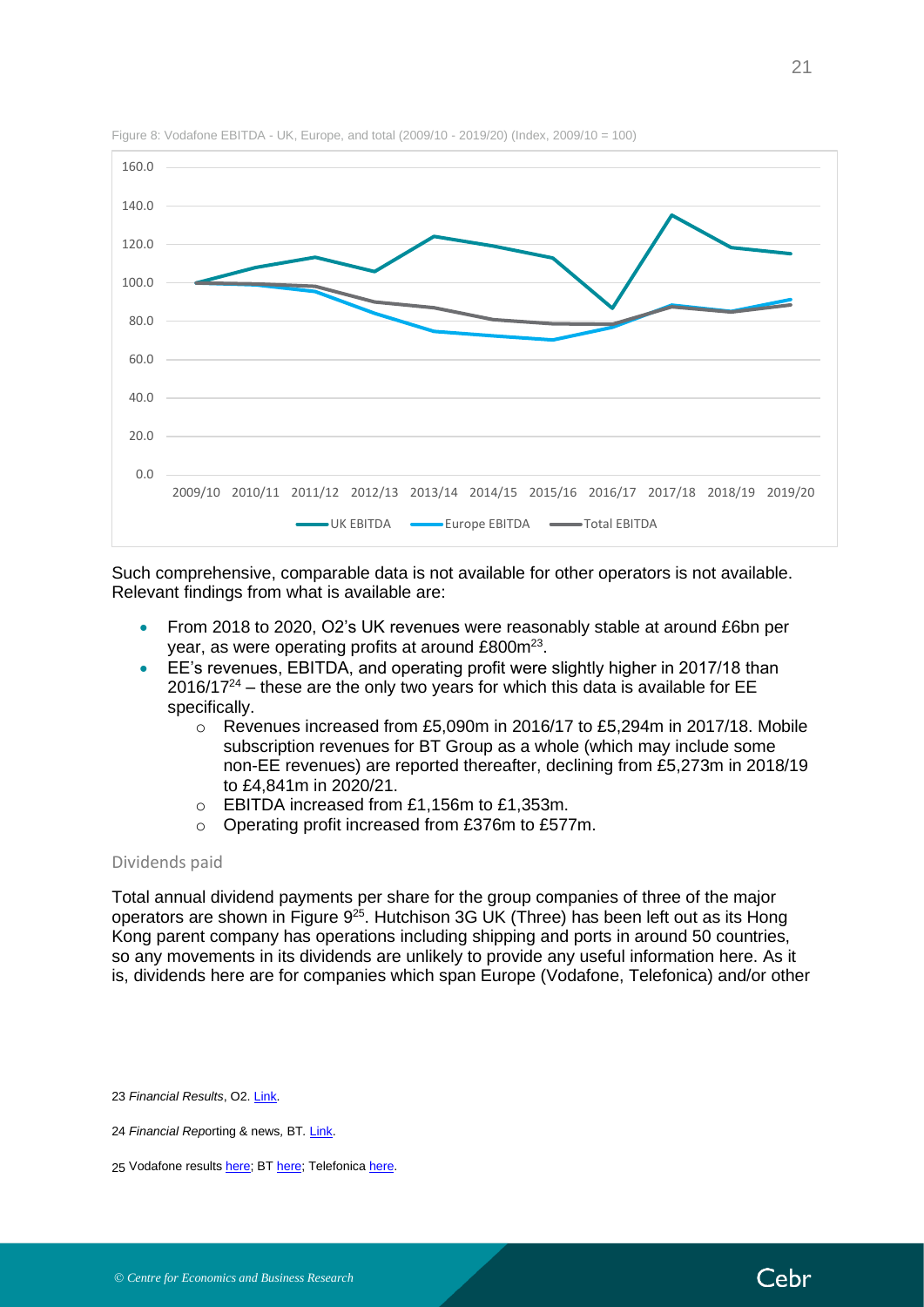operating areas like fixed-line and television (BT). Therefore, payments will still be affected by much wider factors than developments in the UK mobile market.

In theory, if the 2017 reforms to the Electronic Communications Code had made it easier for operators to invest in new infrastructure, they may cut dividend payments in order to do so. Conversely, rent savings could simply be reflected in higher dividends to shareholders.

All three companies have seen some decline in dividends paid in recent years, though only in the case of Vodafone does this appear to coincide with the reforms to the ECC. The sharp decline in BT Group's dividends – which had stayed constant at 15.4p from 2016/17 to  $2018/19$  – was driven by the financial impacts of the pandemic<sup>26</sup>. Overall it is therefore difficult to discern any impact of the ECC reforms on mobile operators' dividends.



<span id="page-21-0"></span>Figure 9: Dividends per share, 2009/10-2019/20, Vodafone Group, BT Group, Telefonica

Following its IPO, Vantage Towers announced that it would be paying out just over €280 million in dividends, 56 eurocents per share, for the 2020/21 financial year $^{27}$ . In future, it intends to pay out 60% of recurring free cashflow<sup>28</sup>. MBNL does not pay dividends, being owned wholly by EE and Hutchison 3G. Cellnex paid progressively higher dividends from 2015 until 2018, since which time they have started to decline somewhat $29 -$  however, they only entered the UK market in 2019 so this is of very limited relevance.

26 *BT takes the axe to its dividend: Shareholders will get no annual payout for first time since 1984 privatisation*, This is Money, May 2020[. Link.](https://www.thisismoney.co.uk/money/markets/article-8298159/BT-takes-axe-dividend-No-annual-payout-time-1984.html)

27 *Dividend Announcement*, Vantage Towers, July 2021. [Link.](https://www.vantagetowers.com/sites/tower-co-v2/files/2021-07/dividend-announcement-2021.pdf)

28 *Vodafone launches Vantage Towers float and pledges hefty dividend payouts*, Yahoo! Life, February 2021. [Link.](https://uk.style.yahoo.com/vodafone-launches-vantage-towers-float-084650959.html?guccounter=1)

29 *Dividends and other remuneration*, Cellnex. [Link.](https://www.cellnextelecom.com/en/investor-relations/dividendos-y-otras-remuneraciones/)

![](_page_21_Picture_12.jpeg)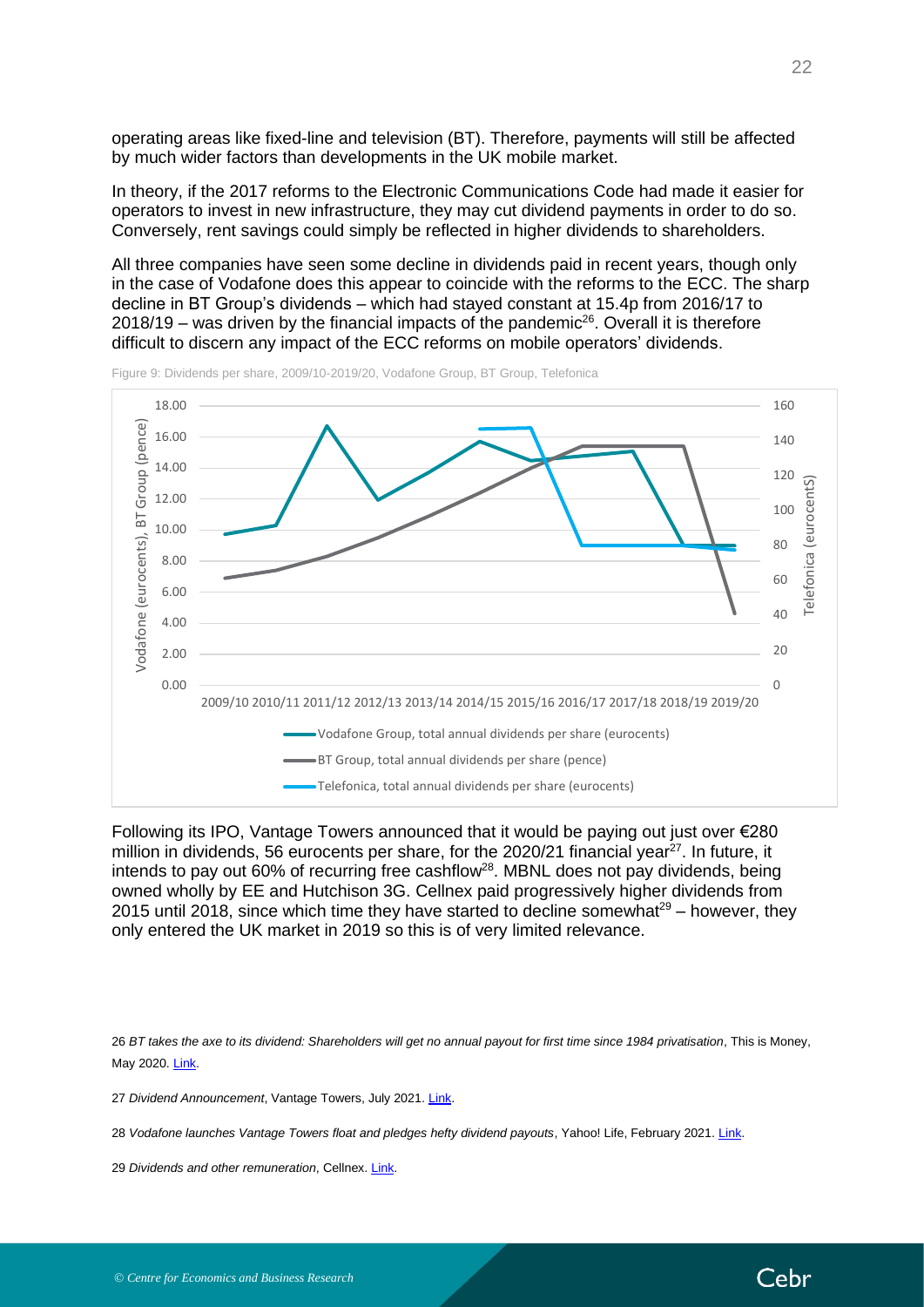#### <span id="page-22-0"></span>**Revenue pressure on mobile operators**

One reason for the pressures on operators' profitability identified above is certainly what was happening to revenue over the period. Vodafone's service revenue data is available for the UK and Europe, and as [Figure 10](#page-22-1) shows it declined over the period in question (by 6.6% and 9.5% respectively).

![](_page_22_Figure_2.jpeg)

<span id="page-22-1"></span>Figure 10: Vodafone service revenue - UK and Europe (2009/10 - 2019/20) (£m)

From 2015/16, data is also available for mobile service revenue (as opposed to fixed service revenue) for the UK. Its decline almost exactly mirrors the decline in overall service revenue during this period. This indicates that pressures on mobile revenues are driving wider revenue pressures – as explored in the following chapter, evidence on consumer prices backs this up.

![](_page_22_Figure_5.jpeg)

Figure 11: Vodafone mobile service revenue, service revenue - UK (2009/10 - 2019/20) (£m)

![](_page_22_Picture_9.jpeg)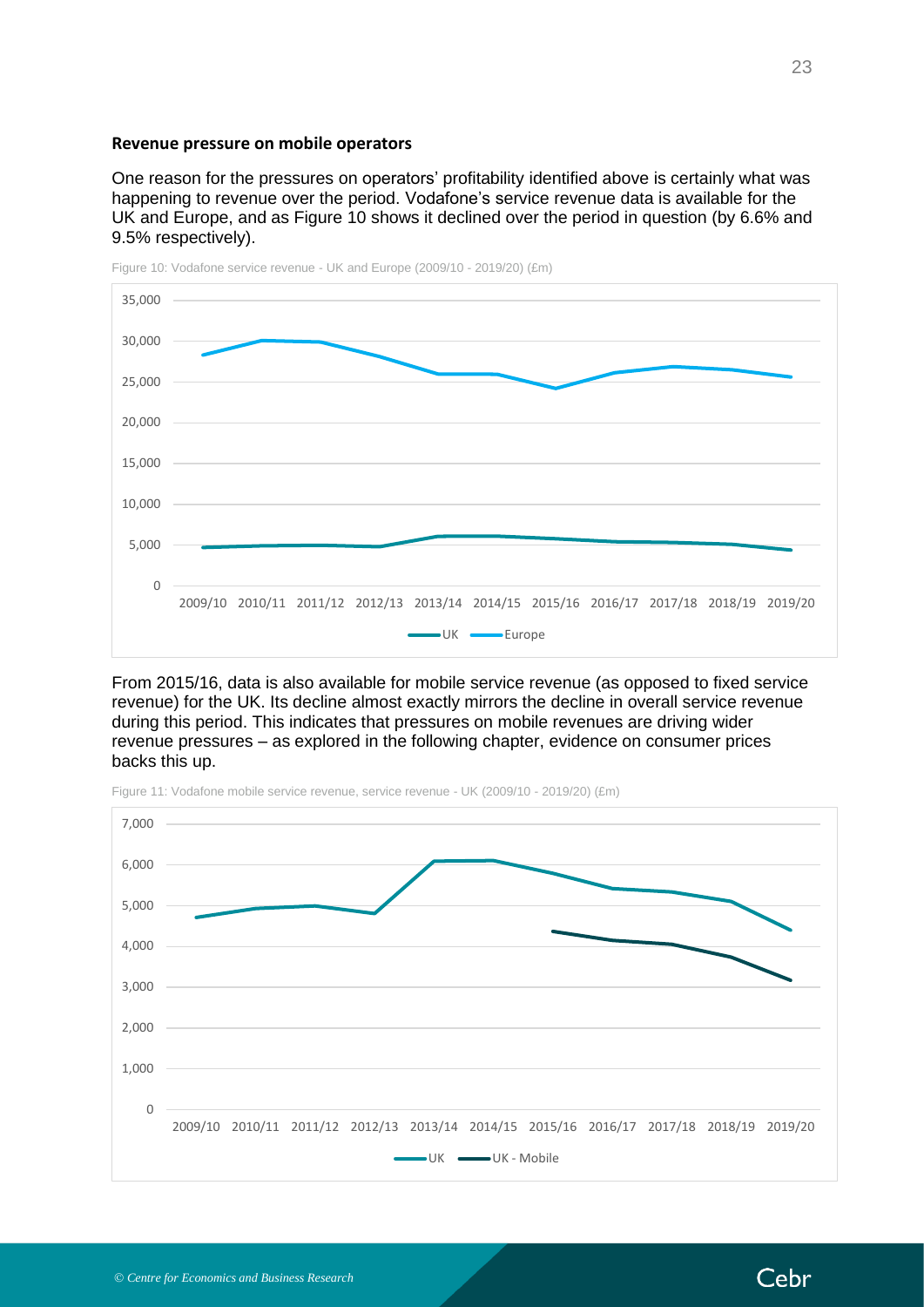Overall, the 6.6% or £309m decline in UK service revenue between 2009/10 and 2019/20 more than explains the decline in operating profit, as shown in [Table 2.](#page-23-0) In Europe, about two-thirds of the decline is explained in this way.

|        |                  | 2009/10 | 2019/20 | <b>Difference</b> |
|--------|------------------|---------|---------|-------------------|
| UK     | Service revenue  | 4,711   | 4,402   | $-309$            |
|        | Operating profit | 155     | $-116$  | $-271$            |
| Europe | Service revenue  | 28,310  | 25,614  | $-2,696$          |
|        | Operating profit | 6,918   | 2,374   | $-4.544$          |

<span id="page-23-0"></span>Table 2: Declines in Vodafone's service revenue and operating profit, UK and Europe, 2009/10-2019/20 (£m)

Looking more broadly than Vodafone, Analysys Mason's report includes revenue and operating expenditure figures by operator for 2010 and 2015, which are presented in [Figure](#page-23-1)  [12.](#page-23-1) Overall, revenues fall from £20.3 billion to £18.4 billion (9.4% - but as much as 18.3% in the case of EE). Meanwhile, operating costs were essentially static – £15.4 billion in 2010 and £15.3 in 2015.

![](_page_23_Figure_4.jpeg)

<span id="page-23-1"></span>Figure 12: UK MNOs' revenues and operating costs in 2010 and 2015 (£ billion)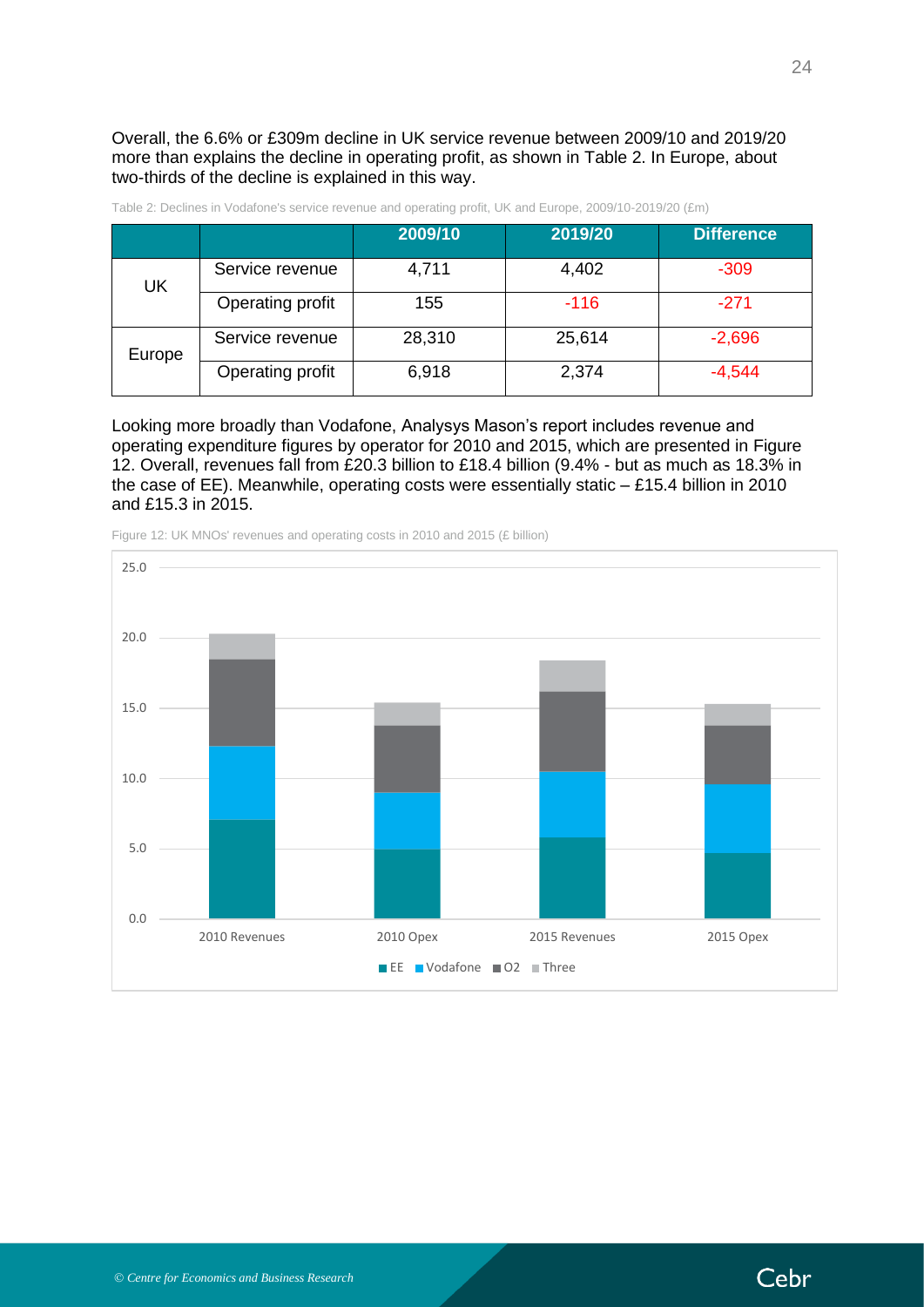#### <span id="page-24-0"></span>**Infrastructure providers' financial performance**

Cellnex, the biggest independent tower company in the UK, is new to the British market, so very little data is available. Its UK operations made a small net loss (£31m) in 2020/21, but so did the group as a whole (of £133m). No UK figures are available prior to this date<sup>30</sup>.

Some data is available for Arqiva, from which Cellnex purchased 7,400 sites in 2019<sup>31</sup>. Arqiva's operations are mainly in broadcast transmission for television and radio. Prior to the sale to Cellnex, it was also a significant tower operator through its Telecoms division (later Telecoms & M2M, including smart metering). As this was only a division of a larger organisation, data available is also somewhat limited.

[Figure 13](#page-24-1) shows that telecoms revenue was growing in 2014/15, after which these operations were subsumed into the Telecoms & M2M division. Telecoms figures were reported separately again prior to the sale of the towers, and revenues had fallen somewhat relative to 2014/15 (from £280 million to £263 million) – suggesting that it was smart metering (M2M) operations that were driving growth of revenue and EBITDA in the interim<sup>32</sup>. It is not clear to what extent the small decline in telecoms revenue was driven by a decision to move away from these activities (culminating in the sale to Cellnex) or by commercial pressures.

![](_page_24_Figure_4.jpeg)

<span id="page-24-1"></span>Figure 13: Arqiva Telecoms / Telecoms & M2M revenue and EBITDA, 2010/11-2019/20 (£ million)

30 *Annual/half-yearly reports*, Cellnex Telecom[. Link.](https://www.cellnextelecom.com/en/investor-relations/annual-report/)

31 Cellnex acquires Arqiva's Telecoms division for a total consideration of £2bn, Cellnex Telecom[. Link.](https://www.cellnextelecom.com/en/noticia-126/)

32 *Group financial results*, Arqiva[. Link.](https://www.arqiva.com/about/financial-reporting/group-financial-results/)

![](_page_24_Picture_11.jpeg)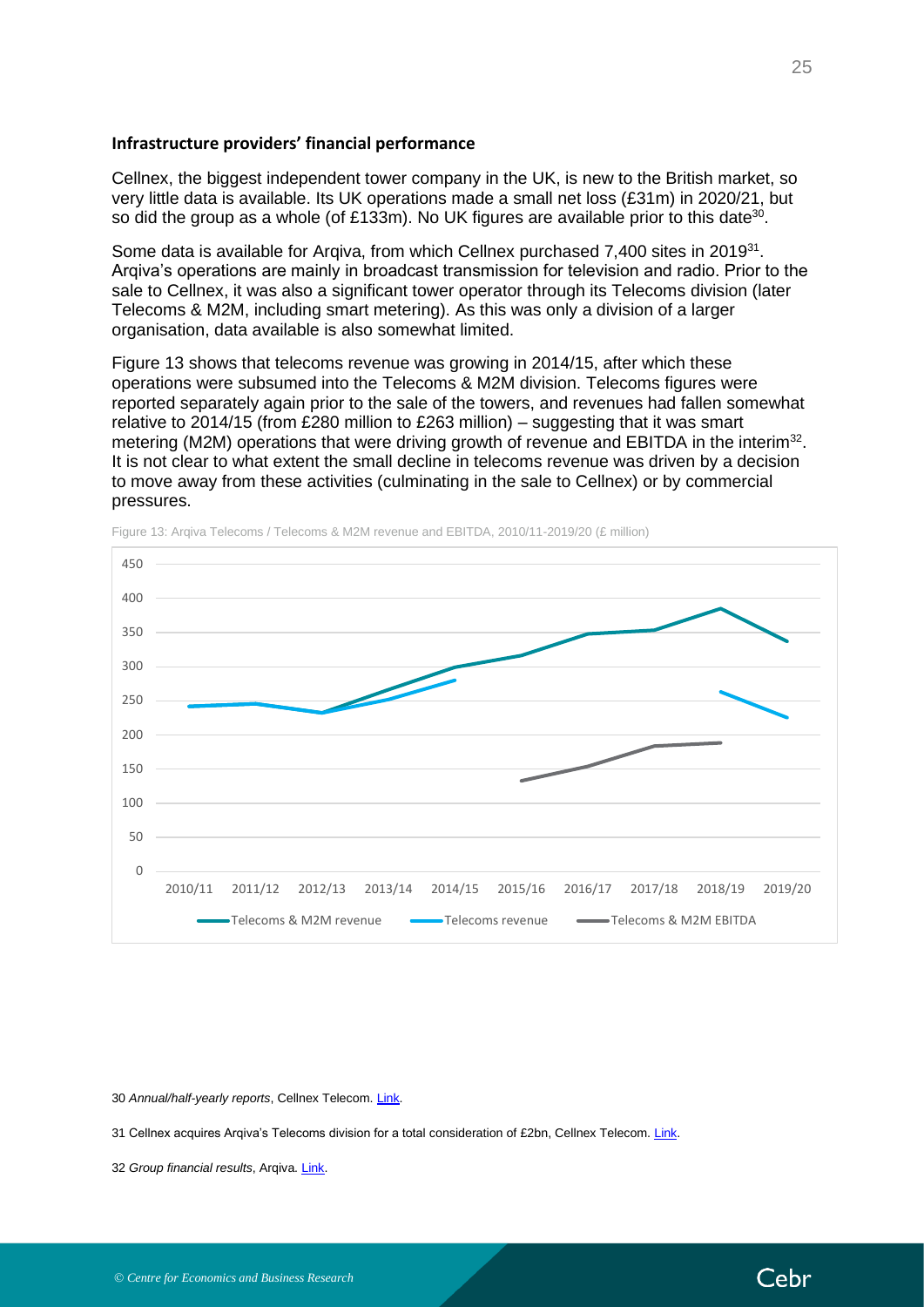More consistent data is available for O2 and Vodafone's joint venture, Cornerstone. Over the last few years revenues and operating losses have grown, stabilising in 2017/18, as shown in Figure  $14^{33}$ .

![](_page_25_Figure_1.jpeg)

<span id="page-25-0"></span>Figure 14: Cornerstone revenue and profit, 2012/13-2019/20

MBNL's turnover and operating profit have grown sharply (from £10m and £1m respectively in 2009/10 to £124m and £10m in 2019/20) $34$  – however this may represent transfer of operations from EE and Three rather than underlying growth.

33 Information from *Vodafone Group Plc* and accounts filed on *Companies House*.

34 *Mobile Broadband Network Limited*, Companies House[. Link.](https://find-and-update.company-information.service.gov.uk/company/06375220)

![](_page_25_Picture_8.jpeg)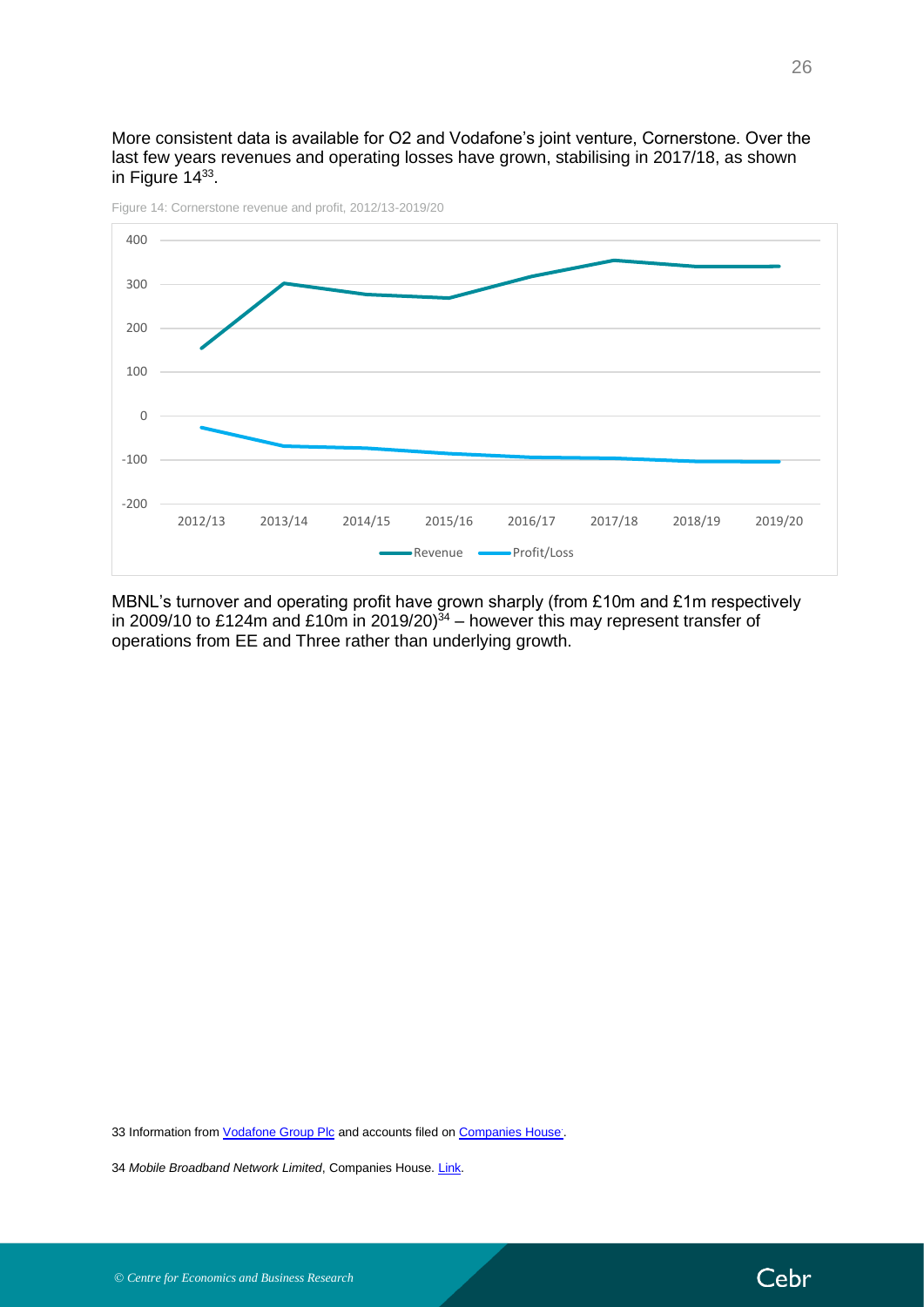## <span id="page-26-0"></span>**Investment evidence**

#### **The Future Telecoms Infrastructure Review**

In 2017, UK mobile operators' capex stood at just over £2.5 billion and had been steadily rising since 2014, as shown in [Figure 15,](#page-26-1) which is from the *Future Telecoms Infrastructure Review*<sup>35</sup> .

![](_page_26_Figure_3.jpeg)

<span id="page-26-1"></span>Figure 15: UK Mobile Network Operators' Capex, 2014-17

The review was published shortly after the ECC reforms came into force, and – unsurprisingly – is optimistic about them, saying (para 195):

*"The ECC reforms came into force in December 2017. Independent economic analysis projected that these reforms could reduce the cost of accessing sites by around 40% over time. The Government's view is that the reforms provide an effective regulatory framework to support infrastructure deployment. However, we recognise that there is a risk that these changes might lead to some market uncertainty and consequent negotiating difficulties during the transitional period. We are working closely with stakeholders*  across the sector to address these risks. The Government will consider undertaking a formal *review of the ECC reforms to assess their impact in 2019."*

As discussed in previous research, rents have been cut by 63% on average – and over 90% in many cases – rather than by around 40%. Moreover, the negotiating difficulties and accompanying increase in litigation over imposition of Code rights appear to have been much greater than anticipated – hence the 2021 consultation on further reform.

The cost of upgrading existing sites to 5G is estimated at £4-5 billion (para 179), and *'Information gathered for this Review suggests that MNOs should be able to collectively invest around £1 billion per year on 5G rollout.'*. It should be acknowledged that the £209 million annual reduction in rents paid to site providers (as estimated in the main report) is not entirely insignificant in this context – it is a little under 10% of MNOs' existing capex, or

35 *Future Telecoms Infrastructure Review*, Department for Digital, Culture, Media & Sport, 2018[. Link.](https://assets.publishing.service.gov.uk/government/uploads/system/uploads/attachment_data/file/732496/Future_Telecoms_Infrastructure_Review.pdf)

![](_page_26_Picture_12.jpeg)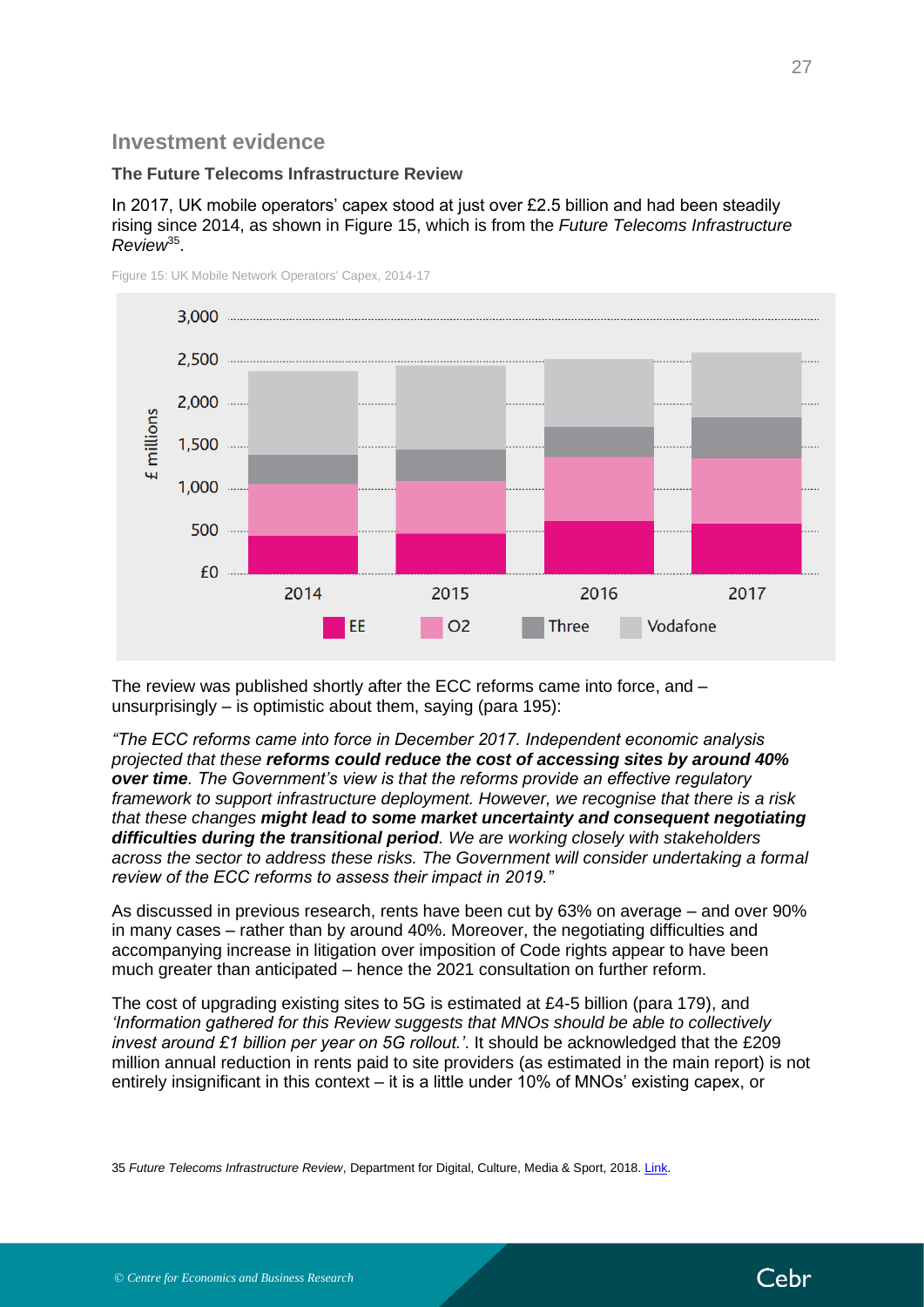around 20% of the estimated annual requirement for 5G rollout on existing sites. Nevertheless, the time and money costs associated with long negotiations and litigation – which were clearly not anticipated at the time of the reforms – have negated at least some of these savings, and it is not clear from any of the evidence in the Review that the cost of accessing sites was a barrier to deployment prior to 2017.

#### **Operators' figures**

Data from Vodafone's annual reports<sup>36</sup> shows that whilst capital additions in Europe increased sharply (but temporarily) above their trend levels in 2014/15 and 2015/16, in the UK they changed comparatively little. This lends support to the idea that the UK regulatory environment at this time hindered investment in infrastructure. After the 2017 reforms, however, capital additions in the UK actually fell back further, while they increased somewhat in Europe as a whole.

Capital additions are shown in [Figure 16.](#page-27-0) [Figure 17](#page-28-0) shows values indexed to 2016/17, after which the fall in UK investment can be seen.

![](_page_27_Figure_4.jpeg)

<span id="page-27-0"></span>Figure 16: Vodafone capital additions - UK, Europe, and total (2009/10 - 2019/20) (£m)

36 *Results, reports & presentations*, Vodafone. [Link.](https://investors.vodafone.com/reports-information/results-reports-presentations)

![](_page_27_Picture_9.jpeg)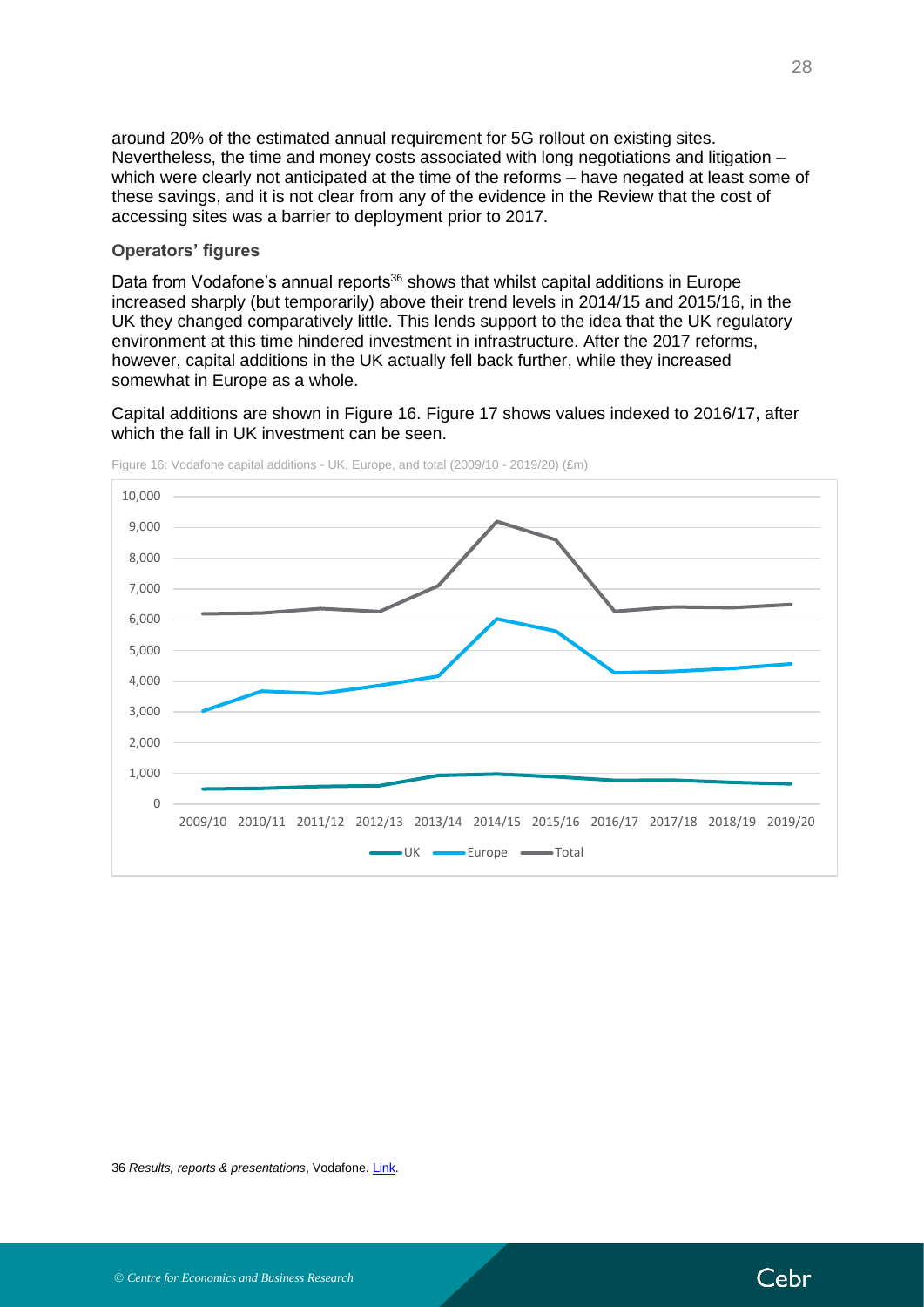![](_page_28_Figure_0.jpeg)

<span id="page-28-0"></span>Figure 17: Vodafone capital additions - UK, Europe, and total (2009/10 - 2019/20) (Index, 2016/17 = 100)

Data on property, plant and equipment is available for Cornerstone itself from its annual balance sheets and is shown in [Figure 18](#page-28-1) (note truncated right axis). Interestingly, this increases year-on-year until 2017/18, when the ECC reforms came into effect, and declines thereafter – a similar pattern to revenue, which is also shown for context. This suggests that construction of or upgrades to towers has not kept pace with depreciation and/or decommissioning of existing assets.

![](_page_28_Figure_3.jpeg)

<span id="page-28-1"></span>Figure 18: Cornerstone revenue and property, plant and equipment, 2012/13-2019/20

Cebr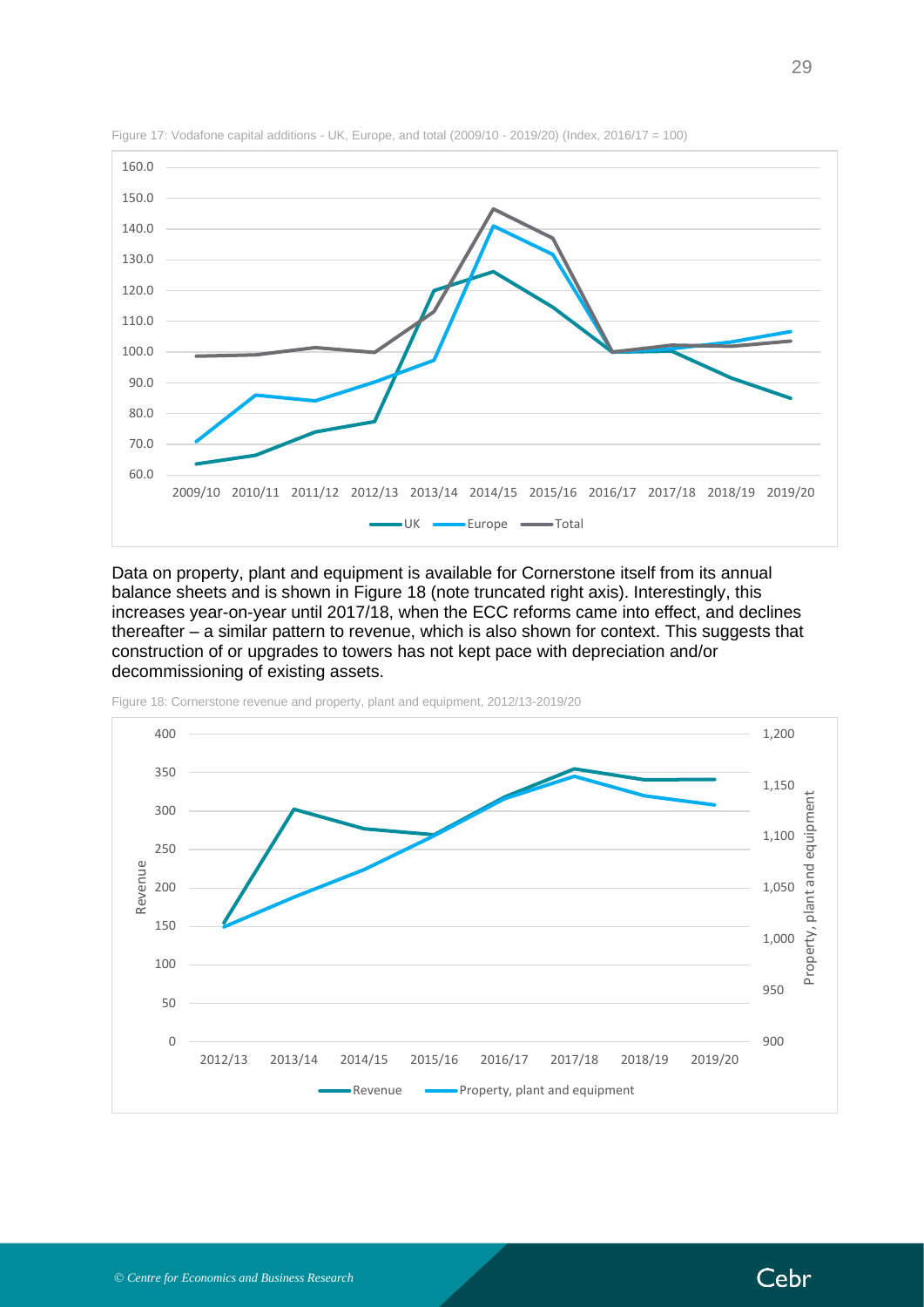Again, there is more limited data for other operators. MBNL data on purchases of tangible fixed assets is, however, available and shown in [Figure 19](#page-29-0)<sup>37</sup>. In the early 2010s, shortly after the company had been established, they were high (perhaps reflecting transfer of assets from EE and Three). Thereafter they declined almost every year, and the 2017 ECC reforms seem not to have influenced this pattern. Moreover, by its nature MBNL does not own all of the infrastructure used by its shareholders as its primary role is the *operation* of the network.

![](_page_29_Figure_1.jpeg)

<span id="page-29-0"></span>![](_page_29_Figure_2.jpeg)

37 *Mobile Broadband Network Limited*, Companies House[. Link.](https://find-and-update.company-information.service.gov.uk/company/06375220)

![](_page_29_Picture_6.jpeg)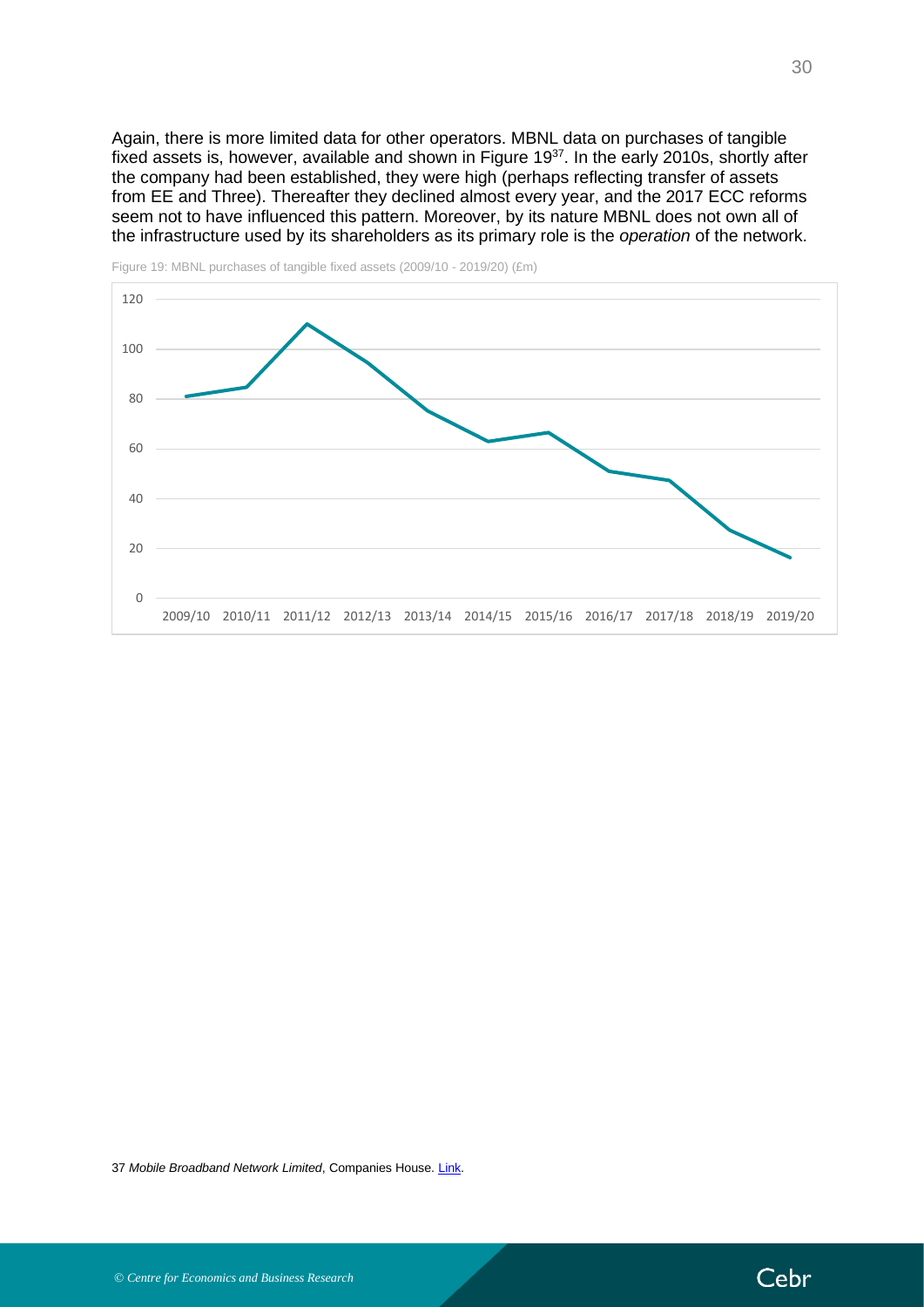## <span id="page-30-0"></span>**Discussion of evidence**

The evidence considered in this chapter should help to address:

- **Question 3:** Do rental levels or growth therein have a substantial impact on the profitability of mobile network operators or wholesale infrastructure providers?
- **Question 4:** Do rental levels or growth therein have a substantial impact on investment in infrastructure by mobile network operators or wholesale infrastructure providers?

There is clear evidence that mobile operators have been facing profitability challenges in recent years, however this appears to be driven almost entirely by revenue pressures. For example, Vodafone's annual service revenue has fallen by £309m over the last ten years, and its operating profit by £271m.

The estimated £209m reduction in rent paid to site providers following the 2017 ECC reforms therefore 'compensates' for just over 10% of this reduction. Moreover, evidence explored in a previous chapter suggests that land rents were increasing roughly in line with inflation. Therefore, they cannot have been driving recent profitability challenges.

The position on infrastructure investment is similar – the savings realised by operators under the ECC represent around 10% of their annual capex. Moreover, their figures do not suggest that the 2017 reforms have allowed them to increase investment – if anything the opposite has happened. The launch of the Shared Rural Network in 2020, with £532m of operator investment backed by £500m of government investment<sup>38</sup>, demonstrates that despite the 2017 reforms significant government subsidy has been required to meet the UK's goals for more universal mobile coverage.

The relatively small scale – from the perspective of operators – of the savings from the reforms to the Electronic Communications Code is further illustrated by the outcome of Ofcom's spectrum auction for 700 MHz and 3.6-3.8 GHz spectrum bands. EE alone paid £475 million – however, as this was short of the £702 million in prepayments deposited with Ofcom, a refund of £227 million was received in April 2021<sup>39</sup>. This rebate, for one of four mobile operators, therefore exceeded the total estimated annual impact of the 63% rent reduction brought about by the 2017 reforms. On the back of a spectrum auction described as 'cut-price', EE's owner BT saw its share price rise, as did Vodafone, which spent £176 million<sup>40</sup>. In total, the auction raised £1.36 billion, slightly higher than the £1.1 billion reserve and well below the £2.5 billion or more predicted by some analysts $41$ .

38 *Shared Rural Network*, HM Government, March 2020. [Link.](https://www.gov.uk/government/news/shared-rural-network)

39 *EE Limited Report and Financial Statements for the year ended 31 March 2021*, Companies House, March 2021. [Link.](https://s3.eu-west-2.amazonaws.com/document-api-images-live.ch.gov.uk/docs/QYn8sl-m3PrLjlXuzVXJ9ivdP4pmyoNOaFGlb1Y_LZ8/application-pdf?X-Amz-Algorithm=AWS4-HMAC-SHA256&X-Amz-Credential=ASIAWRGBDBV3EWUUMGO3%2F20210809%2Feu-west-2%2Fs3%2Faws4_request&X-Amz-Date=20210809T090247Z&X-Amz-Expires=60&X-Amz-Security-Token=IQoJb3JpZ2luX2VjEIP%2F%2F%2F%2F%2F%2F%2F%2F%2F%2FwEaCWV1LXdlc3QtMiJIMEYCIQDl6cMufM6TejtNXy1MDupAjE2IMorPtILvYftTuzyy%2FAIhAPQ5yrrFSZKMm8ZoCdVdaFABqqwmjBTHWtIhNC3X4CeOKoMECJz%2F%2F%2F%2F%2F%2F%2F%2F%2F%2FwEQAxoMNDQ5MjI5MDMyODIyIgyXfwuugkO%2BwjtY0OYq1wPoY2OXxdW%2FdB7J5MxIvt1pWPZhqfZ6JjHfyb3F2TaHb%2BTgm47I06YdR8OpTVUkuU3ZVD7EkIsvTdOyu5O6KCt%2BDOyD4JOP1x5iCrerNGw31k25h6R4dNsWa6Ha0JKM6wgmCmJpKgr3MU202OW6N5a8iTjGPdG2IDcE2yM8ULhdS32iywD4JT75ZFrNJtZL%2BYnq9vYe75Tr%2F6cg3QpiAemtiiBbdwFXE%2F%2FKxgQAWgxLtfS%2FMfaiY7IQHAITwk%2BlDASV1mAoj0zTeoXDsMj5F0LHn6lcs9VKVmMMHUiRSJNj%2FzdoiyI2DaVEFgpIkEpv7ZBooCuuLiET3Ufk5QNPFzWeg%2F7Rz7w%2BP2K5PJy1qw90kOKKyO8JBVLVvxTYv6HqdQ8pqW%2FYy189%2BySJSkLOZxY5r12DC%2FSuRcOO7xkgqcdiTOkfSEvYiPlxOsBOBXDUfRdciJnwt%2BFBehQAefx6D%2Bx9bxszOLN3lEiFnW9L1eiQ6TR7%2FXENUfiiut%2B5XS%2BxJO5cePRFgCmkdjekSX9OlDTLq4qkC%2FxROS8Uix2T1jJIC8DHuR%2FImLHKrDYbrx4DGvRo8KQ2gWB5lxXInTZQYg%2BwVC5PxewBWOlTU5re2mJE1QenoPtXVEIwuLfCiAY6pAGbIV5%2BSdAynqxESyRRTgIvO969mPLuTRu%2Fb7QHo2cCeQrjqir6xuxXQiVJ9dAYy7UsTjUA%2F2PpZblqPU4l8mQBjxHta5cetNi8uK2LU6K3HrV7WpFrZrpb8J5tf0vvE8cJEyhNKO%2FB4XGuzBlCXIhxUMWeHONqGuXVn%2FiFqdk4kh3RGQZ1KkBLrDkWVUzqw4Q6KLdAaaTJcvW%2Bjkoicz222qxNew%3D%3D&X-Amz-SignedHeaders=host&response-content-disposition=inline%3Bfilename%3D%22companies_house_document.pdf%22&X-Amz-Signature=238866d6ca8807695f190cb2608a68cdf77d4d2d411291ca366fb282e0c83170)

40 *BT and Vodafone shares rise on cut-price 5G spectrum auction*, City A.M., March 2021. [Link.](https://www.cityam.com/ofcom-raises-1-4bn-from-mobile-airwaves-auction/)

41 *5G spectrum auction raises just £1.3bn for UK government*, Financial Times, March 2021. [Link.](https://www.ft.com/content/41a10fce-4b6a-443d-8c0f-26f62bf2470c)

![](_page_30_Picture_14.jpeg)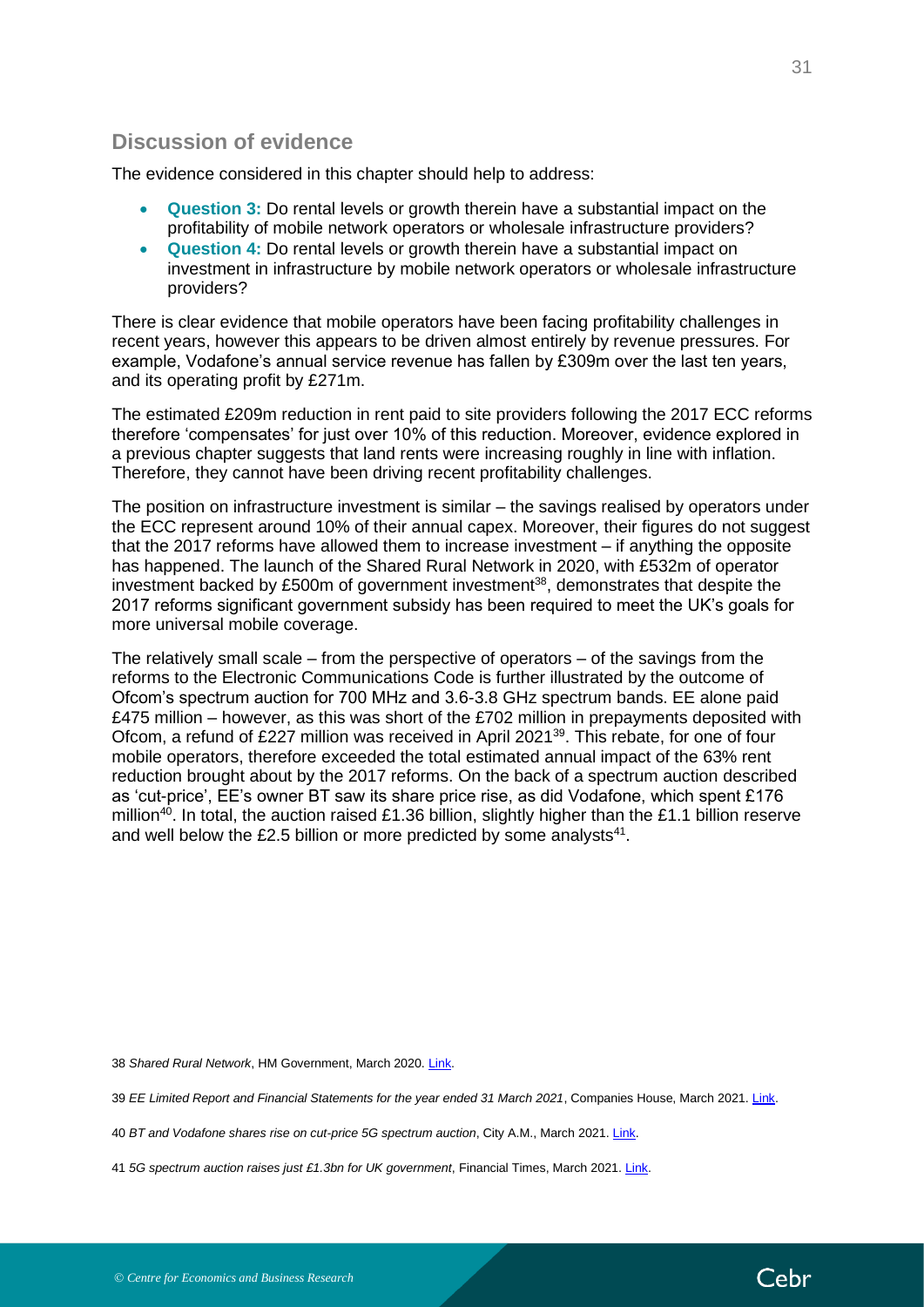## <span id="page-31-0"></span>**Consumer prices**

### <span id="page-31-1"></span>**Consumer price evidence**

#### <span id="page-31-2"></span>**ONS consumer price data**

[Figure 20](#page-31-3) shows how the overall Consumer Price Index and the 'mobile phone charges' component of it have evolved since early 2005, drawing on ONS price history data<sup>42</sup>. Mobile phone charges currently stand around 2.5% higher than they did in February 2005. There has been some volatility but even at their highest point, in December 2019, they stood only 8.6% higher. Meanwhile, overall consumer prices have gone up by over 40%.

![](_page_31_Figure_4.jpeg)

<span id="page-31-3"></span>Figure 20: Mobile phone charges component of CPI vs overall Consumer Price Index (Feb 2005 = 100)

There is no clear pre- or post- 2017 element to growth in the charges for mobile phone services. Overall, in the period between February 2005 and December 2017, they declined by 1.5% (0.0098% per month) and the average price index was 98.1. Between December 2017 and May 2021, they increased by 4.0% (0.0975% per month) and the average price index was 101.5.

42 All data from ONS inflation and price indices [\(Link\)](https://www.ons.gov.uk/economy/inflationandpriceindices/timeseries/d7bt/mm23). Overall CPI data available monthly. Mobile phone charges available quarterly or monthly with some gaps.

![](_page_31_Picture_10.jpeg)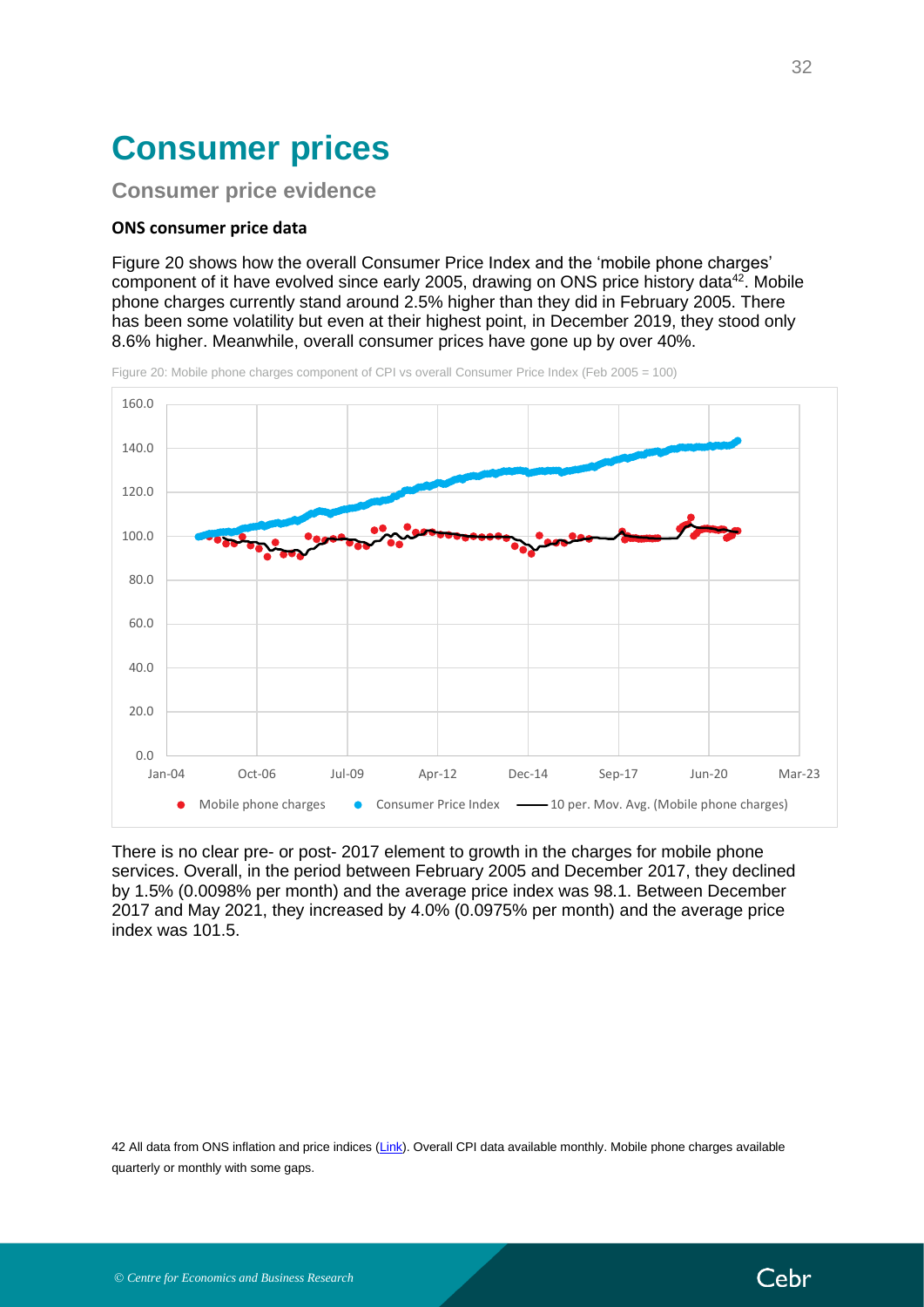#### <span id="page-32-0"></span>**Operator data**

Data from BT (which owns EE) shows that in just the last few years their per-customer mobile revenues have declined significantly<sup>43</sup>. [Figure 21](#page-32-2) shows that post-paid (i.e. pay monthly) revenues per customer declined by 14.2% and pre-paid (pay as you go) by 6.1%.

![](_page_32_Figure_2.jpeg)

<span id="page-32-2"></span>Figure 21: BT monthly mobile average revenue per customer, post-paid and pre-paid, 2017/18-2020/21 (£)

Similar historic data is not available from other operators. Recently, however, all four have announced or enacted significant price increases – EE, Three, and Vodafone all increased prices by 4.5% last year, while O2 plan to increase theirs by 3.9% + RPI. These similar increases, announced relatively close to one another, have raised suspicions of uncompetitive behaviour, whilst operators have cited the costs of network investment and renewal of Huawei equipment<sup>44</sup>.

#### <span id="page-32-1"></span>**Other sources**

The Analysys Mason report on the financial impact of ECC changes<sup>45</sup> notes that subscriber numbers have gone up while total revenues have declined, resulting in a decline in realterms ARPU from 2010 to 2015 of more than 20%, as shown in [Figure 22.](#page-33-1) This reinforces the pattern shown in the BT ARPC data.

43 *Results, events & financial calendar*, BT. [Link.](https://www.bt.com/about/investors/financial-reporting-and-news/results-events-and-financial-calendar)

44 *U.K. Told Mobile Operator Price Hikes May Be Uncompetitive*, Bloomberg, June 2021. [Link.](https://www.bloomberg.com/news/articles/2021-06-18/u-k-told-mobile-operator-price-hikes-may-be-uncompetitive)

45 *Financial impact of ECC changes*, Analysys Mason, May 2016. *[Link.](https://assets.publishing.service.gov.uk/government/uploads/system/uploads/attachment_data/file/523787/Analysys_Mason_-_Financial_impact_of_ECC_changes_-_Final_report__3_.pdf)* 

![](_page_32_Picture_12.jpeg)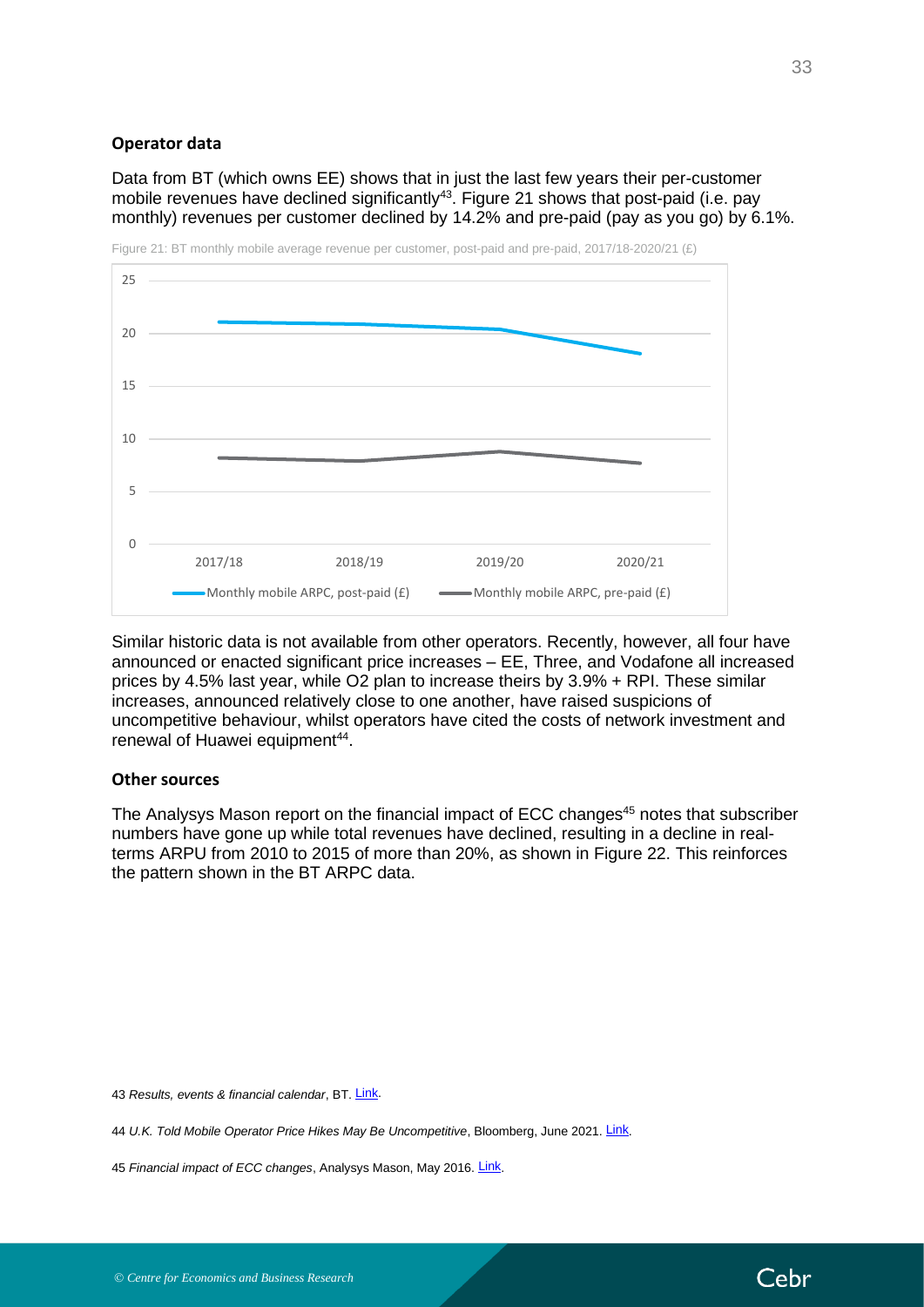![](_page_33_Figure_0.jpeg)

<span id="page-33-1"></span>Figure 22: Average ARPU, UK mobile network operators, 2010-2015 (£ per month)

## <span id="page-33-0"></span>**Potential impact of land rents on consumer prices**

In the main report, the maximum potential impact of changes in land rents on consumer prices was estimated. A monthly saving of 19p per subscriber was estimated, based on:

- An average spend of £22.80/month on mobile services per subscriber.
- 1.2% of operators' Opex being accounted for by rents to site providers, and no profit margin for operators, meaning that 28p of the average monthly bill is accounted for by these rents.
- A 78% reduction in rents (the figure used for a move from the 'Old Code' to the 'Proposed Code'.

Updating these calculations to reflect the £18.10 post-paid ARPC and £7.70 pre-paid ARPC from BT gives 'Proposed Code' impacts which are even smaller, of just 17p and 7p respectively.

Another way of looking at this question is to 'share' the savings among UK mobile phone subscribers:

- Estimated site provider revenues under the Old and Proposed Codes are £330.9 million and £72.8 million respectively, a difference of £258.1 million per year or £21.5 million per month.
- There are roughly 66.65 million people in the UK and an estimated 119.9 mobile subscriptions per person<sup>46</sup>, resulting in 79.9 million mobile subscriptions.
- A 30% profit margin<sup>47</sup> over costs for operators and/or infrastructure providers is assumed.
- This results in a maximum potential saving of 35p per month ( $\text{\pounds}4.20$  per year) per subscription.

46 *Mobile cellular subscriptions per 100 inhabitants in the United Kingdom (UK) from 2000 to 2019*, Statista. [Link.](https://www.statista.com/statistics/468681/mobile-cellular-subscriptions-per-100-inhabitant-united-kingdom-uk/)

47 O2's OIBDA margin for 2019/20 was 30.8%. [Link.](https://news.o2.co.uk/press-release/o2-continues-customer-growth-and-profitability-as-it-supports-uk-through-pandemic/)

![](_page_33_Picture_17.jpeg)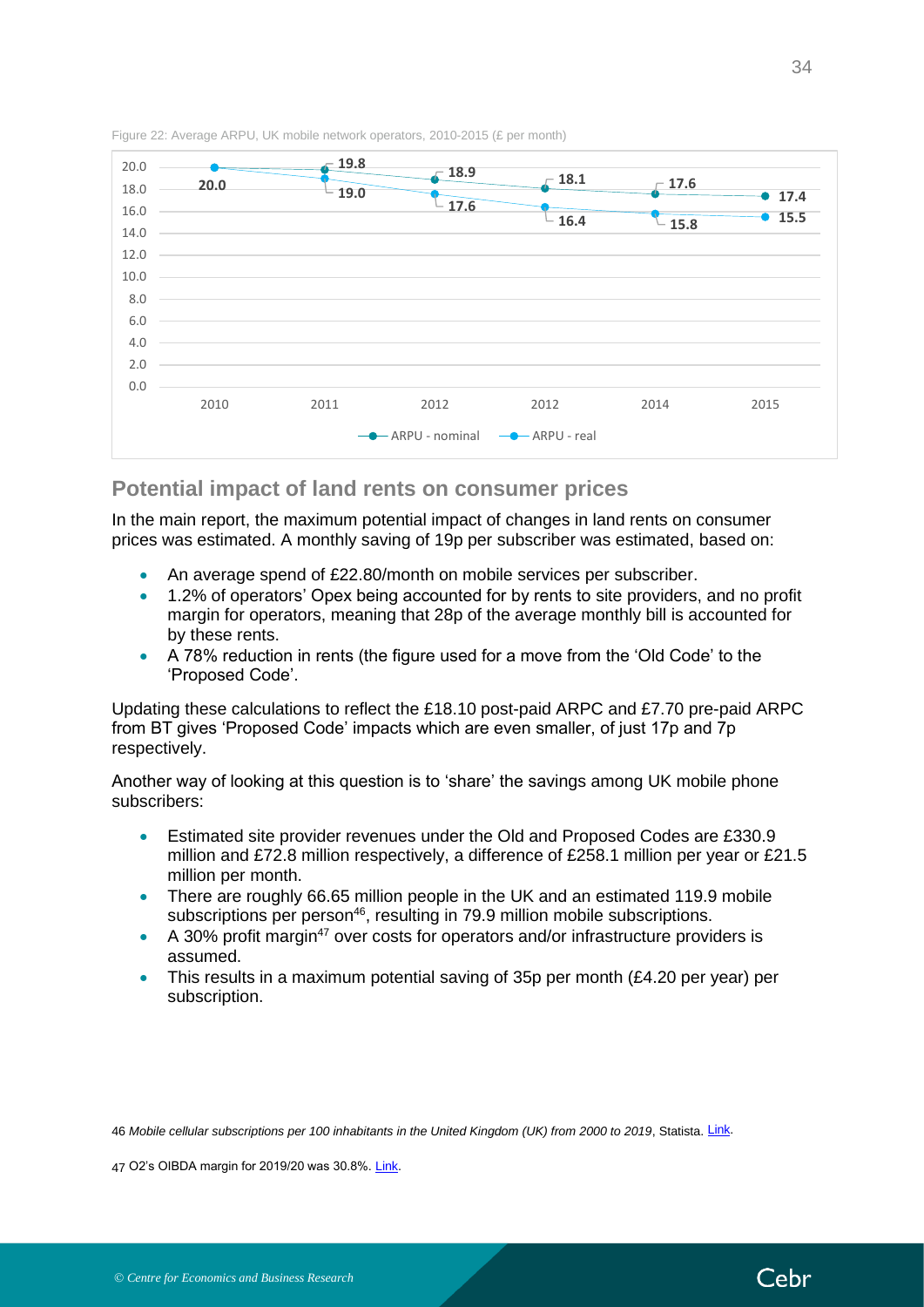The similarity in magnitude of estimates derived through each of these methods gives some confidence that they are robust. In both cases, of course, any savings are likely to be much lower as these estimates assume that cost savings are passed through in their entirety from Towercos to operators and from operators to customers. Given the oligopolistic nature of both markets and the long-term nature of contracts between Towercos and operators, this is highly unlikely or impossible in at least the short term.

## <span id="page-34-0"></span>**Discussion of evidence**

The evidence considered in this chapter should help to address:

• **Question 5:** Do rental levels or growth therein have a substantial impact on consumer prices?

On the evidence available, it is difficult to see how this could be the case. In recent years, mobile subscribers have benefitted from prices which have risen much more slowly than general measures of inflation.

This is reflected both in their figures for revenues per customer and figures for overall revenues discussed in the previous chapter. It may be driven by increasing competition between the four main operators, and by the rise of 'virtual' network operators or MVNOs. These operators obtain access to network services at wholesale rates but offer their own consumer services. As of 2017, 1 in 7 UK mobile phones was connected via an MVNO – the largest of which are Tesco Mobile (established in 2003), Virgin Mobile (established in 1999, but recently merged with O2), and Giffgaff (established 2009)<sup>48</sup>. This increased choice and competition is unambiguously good for consumers.

Estimates of the potential contribution of land rents to consumer prices clearly show that – even on very ambitious assumptions – large rent reductions of the sort brought about by recent and proposed changes to the ECC cannot deliver more than marginal changes to consumer prices – and in the face of these savings, all four operators have recently increased their prices.

![](_page_34_Picture_9.jpeg)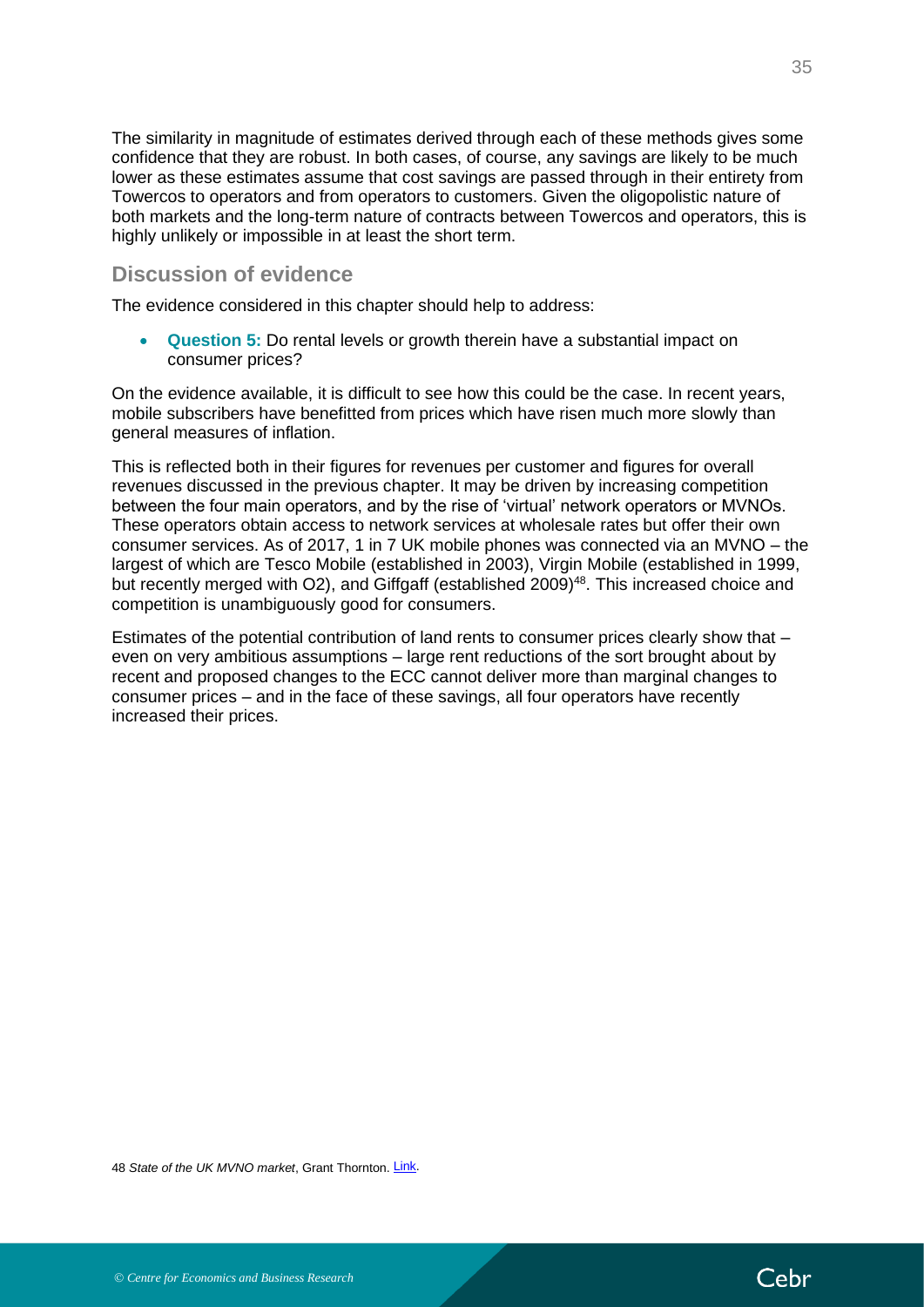## <span id="page-35-0"></span>**Discussion of results**

This research has set out to establish whether or not the available evidence supports the idea that pre-2017 rents for telecoms mast sites were unsustainable. Whilst there is no fully objective way of determining this, the evidence indicates that:

- Telecoms rents were growing roughly in line with the RPI in the years preceding the 2017 reforms.
- Prior to the 2017 reforms, rents were forecast to continue growing at a moderate level, much of it accounted for by site sharing or upgrading.
- The growth of Towercos was already acting to weaken the position of site providers and deliver potential advantages (such as access to liquidity) to operators. Moreover, their presence weakens the link between land rents and operators' finances, as changes will not necessarily be passed on.
- Operators faced profitability pressures, but these do not appear to be unique to the UK, and in any case were driven by falling revenues in a competitive market – not rising costs caused by land rents.
- Operators' and Towercos' investment in new infrastructure was growing steadily prior to reform, and it is not clear that it has increased in response to them.
- The changes in payments to site providers resulting from the 2017 reforms are small relative to revenues and investment. For instance, even on very ambitious assumptions, they could have little impact on prices paid by consumers.

Mobile operators clearly face a challenging revenue environment, and this may have spurred efforts to reduce costs, such as rents paid to site providers. In itself, this is not a surprising response to competitive pressures, however it does not necessarily mean that those rents were 'unsustainable'.

The changes made to the Electronic Communications Code in 2017 are widely agreed to have failed in their aim of unlocking investment in mobile infrastructure, hence the consultation on further changes.

The key question for government is this:

*"Did the previous reforms not go far enough in their attempts to ease access to land, or did they go too far?"*

This report, and the previous work to which it forms an annex, suggest the latter. The financial impacts of lower rents are – for operators – relatively small. The real impact of the 2017 reforms has been to create a large increase in protracted negotiations and litigation, creating a bottleneck in infrastructure deployment.

![](_page_35_Picture_15.jpeg)